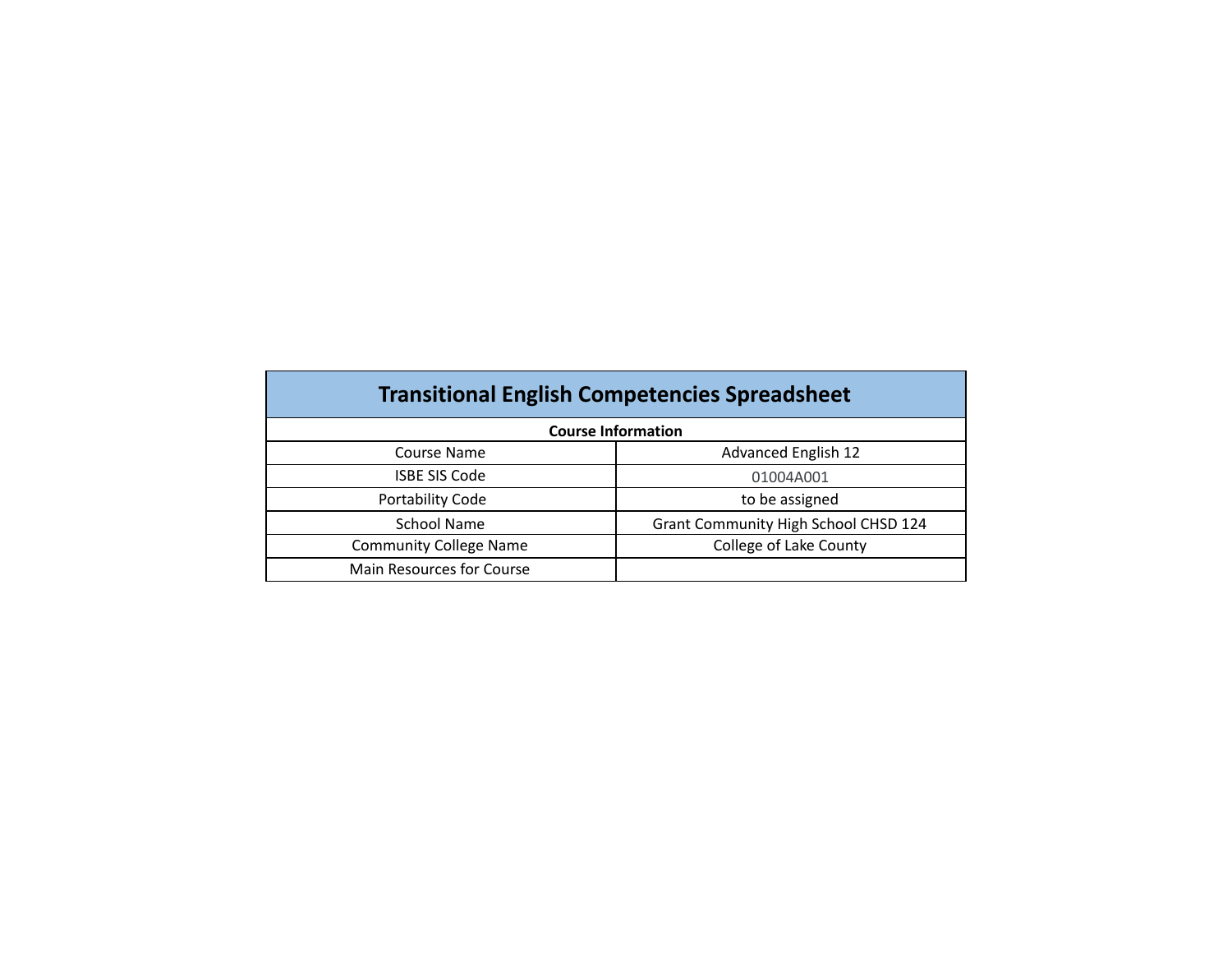| <b>Competencies and key performance</b><br>indicators                                                                                                                                                                                 | Unit, Lesson, Section, Task,<br>Assessment, Etc.                                                                      | What other units, lessons, sections,<br>tasks, assessments, etc. are<br>incorporated to demonstrate<br>integration of reading, critical<br>thinking and analysis, and writing? | Summary of unit, lesson, section, task, assessment, etc. (Optional Column)                                                                                                                                                                                                                                                                                                                                                                                                                                                                                                                                                                                                                                                                                                                                                                                                                                                                                                                                                                                                                                                                                                                                                                                                                                                                                                                                                                                                                                                                                                                                                                                                                                                        | Additional units, lessons, sections, tasks,<br>assessments, etc. (Optional Column)                                                                                                                                                                                                                                                                                                                                             |
|---------------------------------------------------------------------------------------------------------------------------------------------------------------------------------------------------------------------------------------|-----------------------------------------------------------------------------------------------------------------------|--------------------------------------------------------------------------------------------------------------------------------------------------------------------------------|-----------------------------------------------------------------------------------------------------------------------------------------------------------------------------------------------------------------------------------------------------------------------------------------------------------------------------------------------------------------------------------------------------------------------------------------------------------------------------------------------------------------------------------------------------------------------------------------------------------------------------------------------------------------------------------------------------------------------------------------------------------------------------------------------------------------------------------------------------------------------------------------------------------------------------------------------------------------------------------------------------------------------------------------------------------------------------------------------------------------------------------------------------------------------------------------------------------------------------------------------------------------------------------------------------------------------------------------------------------------------------------------------------------------------------------------------------------------------------------------------------------------------------------------------------------------------------------------------------------------------------------------------------------------------------------------------------------------------------------|--------------------------------------------------------------------------------------------------------------------------------------------------------------------------------------------------------------------------------------------------------------------------------------------------------------------------------------------------------------------------------------------------------------------------------|
| Students can apply and adjust active                                                                                                                                                                                                  |                                                                                                                       |                                                                                                                                                                                |                                                                                                                                                                                                                                                                                                                                                                                                                                                                                                                                                                                                                                                                                                                                                                                                                                                                                                                                                                                                                                                                                                                                                                                                                                                                                                                                                                                                                                                                                                                                                                                                                                                                                                                                   |                                                                                                                                                                                                                                                                                                                                                                                                                                |
| <b>Key performance indicators</b>                                                                                                                                                                                                     |                                                                                                                       |                                                                                                                                                                                |                                                                                                                                                                                                                                                                                                                                                                                                                                                                                                                                                                                                                                                                                                                                                                                                                                                                                                                                                                                                                                                                                                                                                                                                                                                                                                                                                                                                                                                                                                                                                                                                                                                                                                                                   |                                                                                                                                                                                                                                                                                                                                                                                                                                |
| a. Employ appropriate pre-reading<br>and active reading strategies to aid in<br>comprehension and interpretation.                                                                                                                     | Unit 1 (Diversity Memoir) Formatives:<br>1-9 & Unit 4 (Personal Empowerment)<br>Formatives: 1-6                       | Supplemental Units for KPI: Unit 1,<br>Unit 4, Unit 2, and Unit 5                                                                                                              | Unit Focus: Unit 1: Students will read Open Mic by Mitali Perkins. The text is comprised of ten authors of diverse backgrounds, each<br>of whom relate quick narratives featuring life "in-between cultures". With this text as a foundation, students are challenged to<br>realize what their peers' experiences are like, and they learn learn the skills to navigate and participate in discussions on<br>uncomfortable topics. After the reading and formative assessments, students are taught how to conceptualize an essay, and plan it<br>through the use of mind-maps, sketch notes, or outlines. They then utilize those skills to develop a summary essay, first summarizing<br>two separate chapters of Open Mic and then connecting the theme of the book to their own lives. This increased awareness of their<br>own lives is then built upon in unit 4, where they will be tasked with seeking out memoirs of their own choosing.<br>Unit 4: Students will research and choose a memoir from the library. Together with the unique perspectives of their chosen authors,<br>the students will work to understand complex concepts from diverse perspectives. They will be able to draw from examples and<br>experiences of the memoirs they have chosen, to see relevant information that can be applicable to their own lives and experiences.<br>These two units build on diversity and the incorporation of cultural significance.<br>The summative for unit 4, which focuses on reading analysis skills, will consist of an essay asking students to respond to the following<br>prompt: "Identify a topic or theme from the book that impacted your understanding of the world around you. Explain what your | <b>Link to Course Materials</b><br><b>Open Mic by Mitali Perkins</b><br>Memoir (student choice)<br>Research essay/documentary (they will look up<br>their own texts)<br><b>Dollar a Day Documentary</b><br><b>Grad Videos:</b><br><b>Admiral McRaven - Speech with Moving Images</b><br><b>Ellen DeGeneres - Humorous</b><br>David Foster Wallace - Storytelling Speech<br>Steve Jobs - Powerful, Life Lessons through Stories |
| b. Recognize and use text<br>characteristics (titles, headings,<br>subtitles, illustrations, graphs, charts,<br>visuals, glossaries, chapter<br>summaries, bolded and italicized<br>text, etc.) to preview a text to make<br>meaning. | Unit 2 (Social Issues and Solutions)<br>Formatives: 1-5 and Unit 5 (Community<br>Outreach and Reform) Formatives: 1-5 |                                                                                                                                                                                | view was prior to learning about this topic and how your understanding of life is different now. In what way is your new<br>understanding considerate of the topic and the world you live in?"<br>Unit Focus: Unit 2: Students will research a social issue that they are passionate about and then investigate companies or<br>organizations that are working to combat it. For example, if the social issue is suicide, they would research companies that work with<br>entities like a suicide hotline, music therapy, comfort animals, more access to free healthcare, etc. This process will culiminate in the<br>students writing essays that will then present the social issue, relevant data, the significance of the featured topics, primary causes,<br>and potential solutions.<br>Unit 5: Students begin with a query of the terms shared identity, community, and impact before identifying a need in their shared<br>community, researching potential solutions, and proposing a plan of action. Students focus on maximizing their persuasiveness<br>through the implementation of the three appeals (ethos, logos, and pathos), the necessity of calibrating those appeals to a specific<br>target audience, as well as the logistical demands of enacting a plan of action. Through research, creative problem solving, and<br>collaboration, the students will develop a realistic understanding of their community and the impact they can make as individuals                                                                                                                                                                                                                                                |                                                                                                                                                                                                                                                                                                                                                                                                                                |
| c. Use a text's structural<br>characteristics (topic sentences and<br>transitional words and phrases,<br>introductions, conclusions, patterns<br>of organization, etc.) to make<br>meaning.                                           | Unit 1 (Diversity Memoir) Formatives:<br>1-9, and Unit 5 (Community Outreach<br>and Reform) Formatives: 1-5           |                                                                                                                                                                                | Unit Focus: Unit 1: Students will read Open Mic by Mitali Perkins. The text is comprised of ten authors of diverse backgrounds, each<br>of whom relate quick narratives featuring life "in-between cultures". With this text as a foundation, students are challenged to<br>realize what their peers' experiences are like, and they learn learn the skills to navigate and participate in discussions on<br>uncomfortable topics. After the reading and formative assessments, students are taught how to conceptualize an essay, and plan it<br>through the use of mind-maps, sketch notes, or outlines. They then utilize those skills to develop a summary essay, first summarizing<br>two separate chapters of Open Mic and then connecting the theme of the book to their own lives. This increased awareness of their<br>own lives is then built upon in unit 2, where they will be challenged with making proactive choices to improve their communities.<br>Unit 5: Students begin with a query of the terms shared identity, community, and impact before identifying a need in their shared<br>community, researching potential solutions, and proposing a plan of action. Students focus on maximizing their persuasiveness<br>through the implementation of the three appeals (ethos, logos, and pathos), the necessity of calibrating those appeals to a specific<br>target audience, as well as the logistical demands of enacting a plan of action. Through research, creative problem solving, and<br>collaboration, the students will develop a realistic understanding of their community and the impact they can make as individuals                                                                          |                                                                                                                                                                                                                                                                                                                                                                                                                                |
| <b>Key performance indicators</b>                                                                                                                                                                                                     |                                                                                                                       |                                                                                                                                                                                |                                                                                                                                                                                                                                                                                                                                                                                                                                                                                                                                                                                                                                                                                                                                                                                                                                                                                                                                                                                                                                                                                                                                                                                                                                                                                                                                                                                                                                                                                                                                                                                                                                                                                                                                   |                                                                                                                                                                                                                                                                                                                                                                                                                                |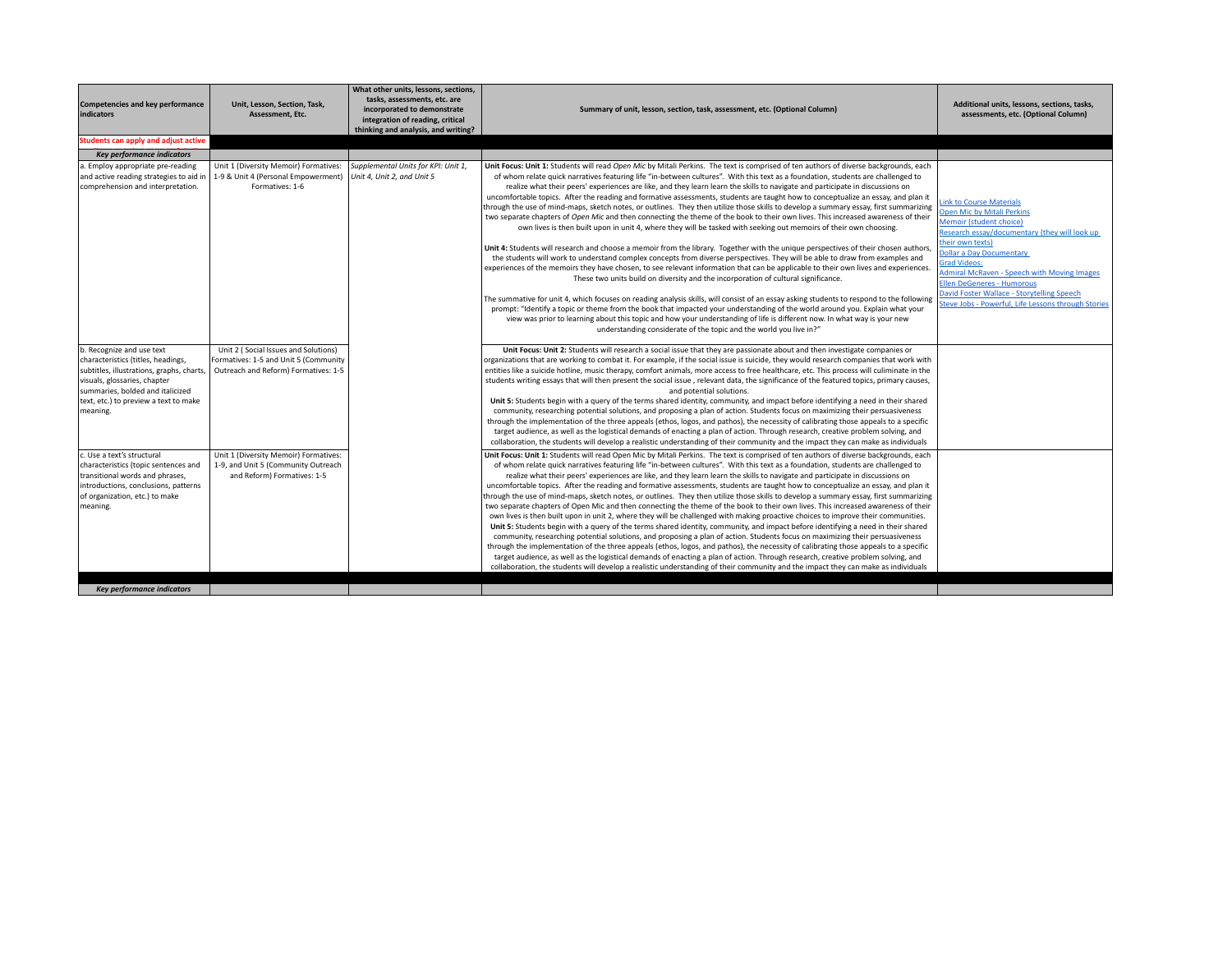| <b>Competencies and key performance</b><br>indicators                                                                     | Unit, Lesson, Section, Task,<br>Assessment, Etc.                                                                                                                                                                       | What other units, lessons, sections,<br>tasks, assessments, etc. are<br>incorporated to demonstrate<br>integration of reading, critical<br>thinking and analysis, and writing? | Summary of unit, lesson, section, task, assessment, etc. (Optional Column)                                                                                                                                                                                                                                                                                                                                                                                                                                                                                                                                                                                                                                                                                                                                                                                                                                                                                                                                                                                                                                                                                                                                                                                                                                                                                                                                                                                                                                                     | Additional units, lessons, sections, tasks,<br>assessments, etc. (Optional Column) |
|---------------------------------------------------------------------------------------------------------------------------|------------------------------------------------------------------------------------------------------------------------------------------------------------------------------------------------------------------------|--------------------------------------------------------------------------------------------------------------------------------------------------------------------------------|--------------------------------------------------------------------------------------------------------------------------------------------------------------------------------------------------------------------------------------------------------------------------------------------------------------------------------------------------------------------------------------------------------------------------------------------------------------------------------------------------------------------------------------------------------------------------------------------------------------------------------------------------------------------------------------------------------------------------------------------------------------------------------------------------------------------------------------------------------------------------------------------------------------------------------------------------------------------------------------------------------------------------------------------------------------------------------------------------------------------------------------------------------------------------------------------------------------------------------------------------------------------------------------------------------------------------------------------------------------------------------------------------------------------------------------------------------------------------------------------------------------------------------|------------------------------------------------------------------------------------|
| a. Identify the topic of the text and<br>the author's intent.                                                             | Unit 1 (Diversity Memoir) Formatives:<br>1-9, Unit 2 (Social Issues and Solutions)<br>Formatives: 1-5, Unit 4 (Personal<br>Empowerment) Formatives 1-6, and<br>Unit 5 (Community Outreach &<br>Reform) Formatives: 1-5 | Supplemental Units for KPI: Unit 1,<br>Unit 2, Unit 4 and Unit 5                                                                                                               | Unit Focus: Unit 1: Students will read Open Mic by Mitali Perkins. The text is comprised of ten authors of diverse backgrounds, each<br>of whom relate quick narratives featuring life "in-between cultures". With this text as a foundation, students are challenged to<br>realize what their peers' experiences are like, and they learn learn the skills to navigate and participate in discussions on<br>uncomfortable topics. After the reading and formative assessments, students are taught how to conceptualize an essay, and plan it<br>through the use of mind-maps, sketch notes, or outlines. They then utilize those skills to develop a summary essay, first summarizing<br>two separate chapters of Open Mic and then connecting the theme of the book to their own lives. This increased awareness of their<br>own lives is then built upon in unit 4, where they will be tasked with seeking out memoirs of their own choosing.<br>Unit 2: Students will research a social issue that they are passionate about. Then they will then investigate companies or<br>organizations that are working to combat it. For example, if the social issue is suicide, students may want to consults companies that<br>work with things like a suicide hotline, music therapy, comfort animals, more access to free healthcare, etc. The unit culminates in<br>an essay in which the students will overview the problem, cite relevant data, identify contributing factors, and propose/evaluate<br>potential solutions. |                                                                                    |
|                                                                                                                           |                                                                                                                                                                                                                        |                                                                                                                                                                                | After the essay, students will then create a 3 - 5 minutes documentary by themselves. They will look up what a company is doing to<br>help/combat that social issue, why they are doing it (the "story" behind why they care), the data, and of the companies<br>interventions?                                                                                                                                                                                                                                                                                                                                                                                                                                                                                                                                                                                                                                                                                                                                                                                                                                                                                                                                                                                                                                                                                                                                                                                                                                                |                                                                                    |
|                                                                                                                           |                                                                                                                                                                                                                        |                                                                                                                                                                                | Unit 4: Students will research and choose a memoir from the library. Together with the unique perspectives of their chosen authors,<br>the students will work to understand complex concepts from diverse perspectives. They will be able to draw from examples and<br>experiences of the memoirs they have chosen, to see relevant information that can be applicable to their own lives and experiences.<br>These two units build on diversity and the incorporation of cultural significance.                                                                                                                                                                                                                                                                                                                                                                                                                                                                                                                                                                                                                                                                                                                                                                                                                                                                                                                                                                                                                               |                                                                                    |
|                                                                                                                           |                                                                                                                                                                                                                        |                                                                                                                                                                                | Unit 5:Students begin with a query of the terms shared identity, community, and impact before identifying a need in their shared<br>community, researching potential solutions, and proposing a plan of action. Students focus on maximizing their persuasiveness<br>through the implementation of the three appeals (ethos, logos, and pathos), the necessity of calibrating those appeals to a specific<br>target audience, as well as the logistical demands of enacting a plan of action. Through research, creative problem solving, and<br>collaboration, the students will develop a realistic understanding of their community and the impact they can make as individuals.                                                                                                                                                                                                                                                                                                                                                                                                                                                                                                                                                                                                                                                                                                                                                                                                                                            |                                                                                    |
| b. Accurately explain the main ideas<br>of a text in their own words.                                                     | Unit 1 (Diversity Memoir) Formatives:<br>1-9, and Unit 4 (Personal<br>Empowerment) Formatives: 1-6                                                                                                                     |                                                                                                                                                                                | Unit Focus: Unit 1: Students will read Open Mic by Mitali Perkins. The text is comprised of ten authors of diverse backgrounds, each<br>of whom relate quick narratives featuring life "in-between cultures". With this text as a foundation, students are challenged to<br>realize what their peers' experiences are like, and they learn learn the skills to navigate and participate in discussions on<br>uncomfortable topics. After the reading and formative assessments, students are taught how to conceptualize an essay, and plan it<br>through the use of mind-maps, sketch notes, or outlines. They then utilize those skills to develop a summary essay, first summarizing<br>two separate chapters of Open Mic and then connecting the theme of the book to their own lives. This increased awareness of their<br>own lives is then built upon in unit 4, where they will be tasked with seeking out memoirs of their own choosing.                                                                                                                                                                                                                                                                                                                                                                                                                                                                                                                                                                              |                                                                                    |
|                                                                                                                           |                                                                                                                                                                                                                        |                                                                                                                                                                                | Unit 4: Students will research and choose a memoir from the library. Together with the unique perspectives of their chosen authors,<br>the students will work to understand complex concepts from diverse perspectives. They will be able to draw from examples and<br>experiences of the memoirs they have chosen, to see relevant information that can be applicable to their own lives and experiences.<br>These two units build on diversity and the incorporation of cultural significance. The summative for unit 4, which focuses on reading<br>analysis skills, will consist of an essay asking students to respond to the following prompt: "Identify a topic or theme from the book<br>that impacted your understanding of the world around you. Explain what your view was prior to learning about this topic and how<br>your understanding of life is different now. In what way is your new understanding considerate of the topic and the world you live<br>in 2 <sup>n</sup>                                                                                                                                                                                                                                                                                                                                                                                                                                                                                                                                    |                                                                                    |
| <b>Students can expand passive</b><br>ecognition) and active (expressive)<br>academic and career-related<br>vocabularies. |                                                                                                                                                                                                                        |                                                                                                                                                                                |                                                                                                                                                                                                                                                                                                                                                                                                                                                                                                                                                                                                                                                                                                                                                                                                                                                                                                                                                                                                                                                                                                                                                                                                                                                                                                                                                                                                                                                                                                                                |                                                                                    |
| Key performance indicators                                                                                                |                                                                                                                                                                                                                        |                                                                                                                                                                                |                                                                                                                                                                                                                                                                                                                                                                                                                                                                                                                                                                                                                                                                                                                                                                                                                                                                                                                                                                                                                                                                                                                                                                                                                                                                                                                                                                                                                                                                                                                                |                                                                                    |
| <b>Students can analyze and interpret</b>                                                                                 |                                                                                                                                                                                                                        |                                                                                                                                                                                |                                                                                                                                                                                                                                                                                                                                                                                                                                                                                                                                                                                                                                                                                                                                                                                                                                                                                                                                                                                                                                                                                                                                                                                                                                                                                                                                                                                                                                                                                                                                |                                                                                    |
| Key performance indicators                                                                                                |                                                                                                                                                                                                                        |                                                                                                                                                                                |                                                                                                                                                                                                                                                                                                                                                                                                                                                                                                                                                                                                                                                                                                                                                                                                                                                                                                                                                                                                                                                                                                                                                                                                                                                                                                                                                                                                                                                                                                                                |                                                                                    |
| a. Identify explicit and implicit ideas,<br>main ideas, and supporting details.                                           | Unit 1 (Diversity Memoir) Formatives:<br>1-9, and Unit 4 (Personal<br>Empowerment) Formatives: 1-6                                                                                                                     | Supplemental Units for KPI: Unit 1,<br>Unit 2, Unit 3, Unit 4, and Unit 5                                                                                                      | Unit Focus: Unit 1: Students will read Open Mic by Mitali Perkins. The text is comprised of ten authors of diverse backgrounds, each<br>of whom relate quick narratives featuring life "in-between cultures". With this text as a foundation, students are challenged to<br>realize what their peers' experiences are like, and they learn learn the skills to navigate and participate in discussions on<br>uncomfortable topics. After the reading and formative assessments, students are taught how to conceptualize an essay, and plan it<br>through the use of mind-maps, sketch notes, or outlines. They then utilize those skills to develop a summary essay, first summarizing<br>two separate chapters of Open Mic and then connecting the theme of the book to their own lives. This increased awareness of their<br>own lives is then built upon in unit 4, where they will be tasked with seeking out memoirs of their own choosing.                                                                                                                                                                                                                                                                                                                                                                                                                                                                                                                                                                              |                                                                                    |
|                                                                                                                           |                                                                                                                                                                                                                        |                                                                                                                                                                                | Unit 4: Students will research and choose a memoir from the library. Together with the unique perspectives of their chosen authors,<br>the students will work to understand complex concepts from diverse perspectives. They will be able to draw from examples and<br>experiences of the memoirs they have chosen, to see relevant information that can be applicable to their own lives and experiences.<br>These two units build on diversity and the incorporation of cultural significance. The summative for unit 4, which focuses on reading<br>analysis skills, will consist of an essay asking students to respond to the following prompt: "Identify a topic or theme from the book<br>that impacted your understanding of the world around you. Explain what your view was prior to learning about this topic and how<br>your understanding of life is different now. In what way is your new understanding considerate of the topic and the world you live<br>in <sup>2</sup>                                                                                                                                                                                                                                                                                                                                                                                                                                                                                                                                      |                                                                                    |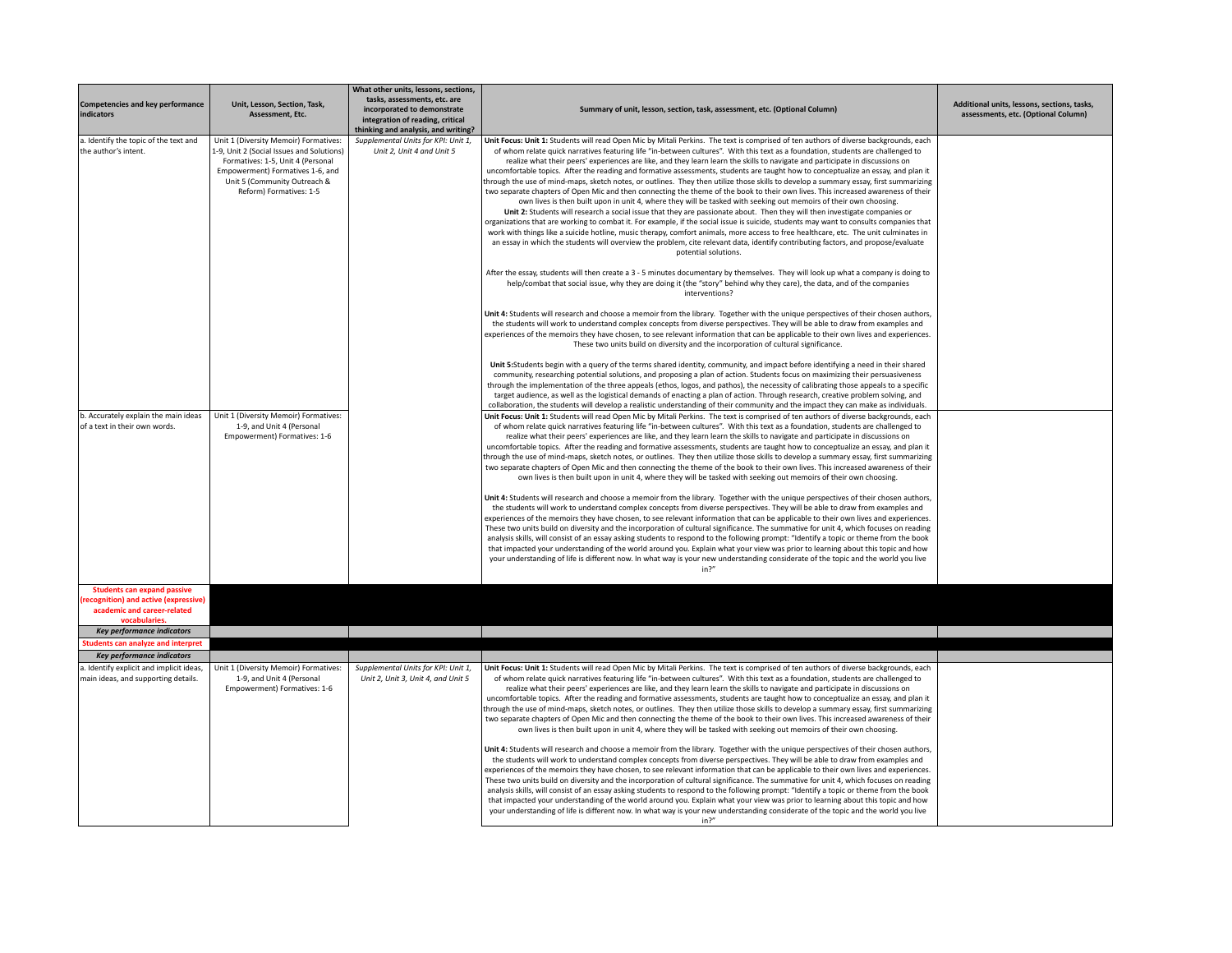| Competencies and key performance<br>indicators                                                                                                                                 | Unit, Lesson, Section, Task,<br>Assessment. Etc.                                                                                                                  | What other units, lessons, sections,<br>tasks, assessments, etc. are<br>incorporated to demonstrate<br>integration of reading, critical<br>thinking and analysis, and writing? | Summary of unit, lesson, section, task, assessment, etc. (Optional Column)                                                                                                                                                                                                                                                                                                                                                                                                                                                                                                                                                                                                                                                                                                                                                                                                                                                                                                                                                                                                                                                                                                                                                                                                                                   | Additional units, lessons, sections, tasks,<br>assessments, etc. (Optional Column) |
|--------------------------------------------------------------------------------------------------------------------------------------------------------------------------------|-------------------------------------------------------------------------------------------------------------------------------------------------------------------|--------------------------------------------------------------------------------------------------------------------------------------------------------------------------------|--------------------------------------------------------------------------------------------------------------------------------------------------------------------------------------------------------------------------------------------------------------------------------------------------------------------------------------------------------------------------------------------------------------------------------------------------------------------------------------------------------------------------------------------------------------------------------------------------------------------------------------------------------------------------------------------------------------------------------------------------------------------------------------------------------------------------------------------------------------------------------------------------------------------------------------------------------------------------------------------------------------------------------------------------------------------------------------------------------------------------------------------------------------------------------------------------------------------------------------------------------------------------------------------------------------|------------------------------------------------------------------------------------|
| b. Determine the author's purpose,<br>point of view, and tone, as well as<br>the mood of a given text.                                                                         | Unit 1 (Diversity Memoir) Formatives:<br>1-9, and Unit 4 (Personal<br>Empowerment) Formatives: 1-6                                                                |                                                                                                                                                                                | Unit Focus: Unit 1: Students will read Open Mic by Mitali Perkins. The text is comprised of ten authors of diverse backgrounds, each<br>of whom relate quick narratives featuring life "in-between cultures". With this text as a foundation, students are challenged to<br>realize what their peers' experiences are like, and they learn learn the skills to navigate and participate in discussions on<br>uncomfortable topics. After the reading and formative assessments, students are taught how to conceptualize an essay, and plan it<br>through the use of mind-maps, sketch notes, or outlines. They then utilize those skills to develop a summary essay, first summarizing<br>two separate chapters of Open Mic and then connecting the theme of the book to their own lives. This increased awareness of their<br>own lives is then built upon in unit 4, where they will be tasked with seeking out memoirs of their own choosing.                                                                                                                                                                                                                                                                                                                                                            |                                                                                    |
|                                                                                                                                                                                |                                                                                                                                                                   |                                                                                                                                                                                | Unit 4: Students will research and choose a memoir from the library. Together with the unique perspectives of their chosen authors,<br>the students will work to understand complex concepts from diverse perspectives. They will be able to draw from examples and<br>experiences of the memoirs they have chosen, to see relevant information that can be applicable to their own lives and experiences.<br>These two units build on diversity and the incorporation of cultural significance. The summative for unit 4, which focuses on reading<br>analysis skills, will consist of an essay asking students to respond to the following prompt: "Identify a topic or theme from the book<br>that impacted your understanding of the world around you. Explain what your view was prior to learning about this topic and how<br>your understanding of life is different now. In what way is your new understanding considerate of the topic and the world you live<br>in?''                                                                                                                                                                                                                                                                                                                              |                                                                                    |
| c. Draw logical conclusions using<br>evidence from a given text.                                                                                                               | Unit 1 (Diversity Memoir) Formatives:<br>1-9, Unit 2 (Social Issues and Solutions)<br>Formatives: 1-5 & Unit 5 (Community<br>Outreach and Reform) Formatives: 1-5 |                                                                                                                                                                                | Unit Focus: Unit 1: Students will read Open Mic by Mitali Perkins. Together with nine other authors, they will write quick narratives<br>featuring life "in-between cultures". Students are challenged to realize what their peer's experiences are like and they learn how to<br>have discussions on uncomfortable topics. After the reading and formative assessments, students are taught how to conceptualize<br>an essay and plan it through mind-maps, sketch notes, or an outline. They then utilize those skills to develop a summary essay, first<br>summarizing two separate chapters and then connecting the theme of the book to real life.                                                                                                                                                                                                                                                                                                                                                                                                                                                                                                                                                                                                                                                      |                                                                                    |
|                                                                                                                                                                                |                                                                                                                                                                   |                                                                                                                                                                                | Unit 2: Students will research a social issue that they are passionate about. Then they will then investigate companies or<br>organizations that are working to combat it. For example, if the social issue is suicide, students may want to consults companies that<br>work with things like a suicide hotline, music therapy, comfort animals, more access to free healthcare, etc. The unit culminates in<br>an essay in which the students will overview the problem, cite relevant data, identify contributing factors, and propose/evaluate<br>potential solutions.                                                                                                                                                                                                                                                                                                                                                                                                                                                                                                                                                                                                                                                                                                                                    |                                                                                    |
|                                                                                                                                                                                |                                                                                                                                                                   |                                                                                                                                                                                | After the essay, students will then create a 3 - 5 minutes documentary by themselves. They will look up what a company is doing to<br>help/combat that social issue, why they are doing it (the "story" behind why they care), the data, and of the companies<br>interventions?                                                                                                                                                                                                                                                                                                                                                                                                                                                                                                                                                                                                                                                                                                                                                                                                                                                                                                                                                                                                                              |                                                                                    |
|                                                                                                                                                                                |                                                                                                                                                                   |                                                                                                                                                                                | Unit 5: Students begin with a query of the terms shared identity, community, and impact before identifying a need in their shared<br>community, researching potential solutions, and proposing a plan of action. Students focus on maximizing their persuasiveness<br>through the implementation of the three appeals (ethos, logos, and pathos), the necessity of calibrating those appeals to a specific<br>target audience, as well as the logistical demands of enacting a plan of action. Through research, creative problem solving, and<br>collaboration, the students will develop a realistic understanding of their community and the impact they can make as individuals.                                                                                                                                                                                                                                                                                                                                                                                                                                                                                                                                                                                                                         |                                                                                    |
| d. Evaluate arguments by analyzing<br>the use of rhetorical strategies and<br>by identifying logical structures,<br>including fallacies and/or errors in<br>logical reasoning. | Unit 2 (Social Issues and Solutions)<br>Formatives: 1-5 & Unit 5 (Community<br>Outreach and Reform) Formatives: 1-5                                               |                                                                                                                                                                                | Unit Focus: Unit 2: Students will research a social issue that they are passionate about and then investigate companies or<br>organizations that are working to combat it. For example, if the social issue is suicide, they would research companies that work with<br>entities like a suicide hotline, music therapy, comfort animals, more access to free healthcare, etc. This process will culiminate in the<br>students writing essays that will then present the social issue, relevant data, the significance of the featured topics, primary causes,<br>and potential solutions.                                                                                                                                                                                                                                                                                                                                                                                                                                                                                                                                                                                                                                                                                                                    |                                                                                    |
|                                                                                                                                                                                |                                                                                                                                                                   |                                                                                                                                                                                | Unit 5: Students begin with a query of the terms shared identity, community, and impact before identifying a need in their shared<br>community, researching potential solutions, and proposing a plan of action. Students focus on maximizing their persuasiveness<br>through the implementation of the three appeals (ethos, logos, and pathos), the necessity of calibrating those appeals to a specific<br>target audience, as well as the logistical demands of enacting a plan of action. Through research, creative problem solving, and<br>collaboration, the students will develop a realistic understanding of their community and the impact they can make as individuals                                                                                                                                                                                                                                                                                                                                                                                                                                                                                                                                                                                                                          |                                                                                    |
| e. Logically extend ideas related to a<br>given text by employing at least one<br>of the following connections: text-<br>to-text, text-to-self, or text-to-world.              | Unit 3 (Indvidual Responsibility<br>Reflection), Unit 4 (Personal<br>Empowerment) Formative: 1-6, & Unit<br>5 (Community Outreach & Reform)<br>Formatives: 1-5    |                                                                                                                                                                                | Unit Focus: Unit 3: At the end of the semester, students will assemble their portfolios, reflecting on what they've learned and how<br>they can apply that knowledge to their future.<br>Unit 4: Students will research and choose a memoir from the library. Together with the unique perspectives of their chosen authors,<br>the students will work to understand complex concepts from diverse perspectives. They will be able to draw from examples and<br>experiences of the memoirs they have chosen, to see relevant information that can be applicable to their own lives and experiences.<br>These two units build on diversity and the incorporation of cultural significance.<br>The summative for unit 4, which focuses on reading analysis skills, will consist of an essay asking students to respond to the following<br>prompt: "Identify a topic or theme from the book that impacted your understanding of the world around you. Explain what your<br>view was prior to learning about this topic and how your understanding of life is different now. In what way is your new<br>understanding considerate of the topic and the world you live in?"<br>Unit 5: Students begin with a query of the terms shared identity, community, and impact before identifying a need in their shared |                                                                                    |
|                                                                                                                                                                                |                                                                                                                                                                   |                                                                                                                                                                                | community, researching potential solutions, and proposing a plan of action. Students focus on maximizing their persuasiveness<br>through the implementation of the three appeals (ethos, logos, and pathos), the necessity of calibrating those appeals to a specific<br>target audience, as well as the logistical demands of enacting a plan of action. Through research, creative problem solving, and<br>collaboration, the students will develop a realistic understanding of their community and the impact they can make as individuals.                                                                                                                                                                                                                                                                                                                                                                                                                                                                                                                                                                                                                                                                                                                                                              |                                                                                    |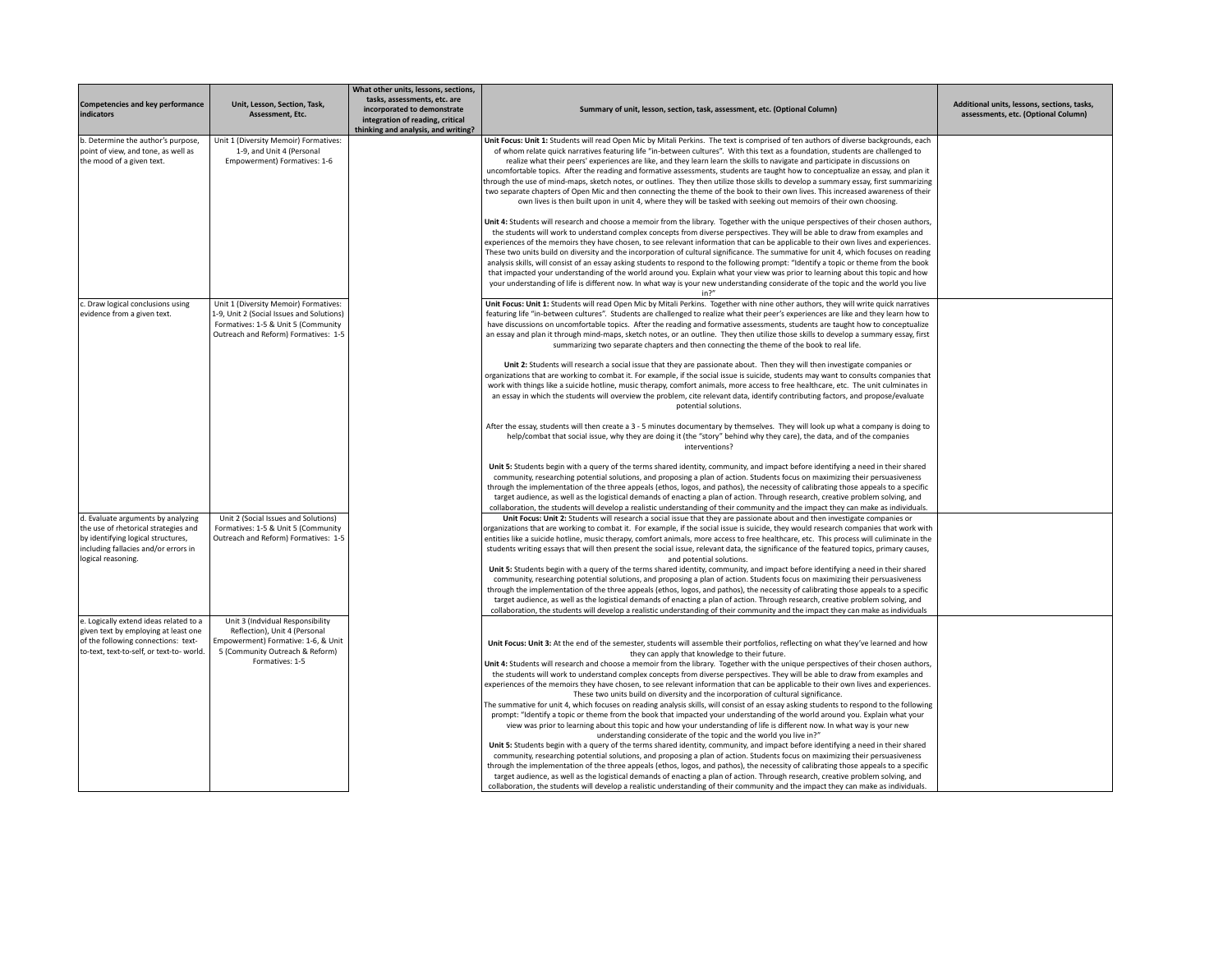| Competencies and key performance<br>indicators | Unit, Lesson, Section, Task,<br>Assessment, Etc.                             | What other units, lessons, sections,<br>tasks, assessments, etc. are<br>incorporated to demonstrate<br>integration of reading, critical<br>thinking and analysis, and writing? | Summary of unit, lesson, section, task, assessment, etc. (Optional Column)                                                                                                                                                                                            | Additional units, lessons, sections, tasks,<br>assessments, etc. (Optional Column) |
|------------------------------------------------|------------------------------------------------------------------------------|--------------------------------------------------------------------------------------------------------------------------------------------------------------------------------|-----------------------------------------------------------------------------------------------------------------------------------------------------------------------------------------------------------------------------------------------------------------------|------------------------------------------------------------------------------------|
| f. Interpret figurative language (e.g.,        | Unit 2 (Social Issues and Solutions)                                         |                                                                                                                                                                                | Unit Focus: Unit 2: Students will research a social issue that they are passionate about and then investigate companies or                                                                                                                                            |                                                                                    |
| simile, metaphor, euphemism,                   | Formatives: 1-5 & Unit 5 (Community                                          |                                                                                                                                                                                | organizations that are working to combat it. For example, if the social issue is suicide, they would research companies that work with                                                                                                                                |                                                                                    |
|                                                | hyperbole, etc.) and understand their   Outreach and Reform) Formatives: 1-5 |                                                                                                                                                                                | entities like a suicide hotline, music therapy, comfort animals, more access to free healthcare, etc. This process will culiminate in the                                                                                                                             |                                                                                    |
| role in the text.                              |                                                                              |                                                                                                                                                                                | students writing essays that will then present the social issue, relevant data, the significance of the featured topics, primary causes,<br>and potential solutions.                                                                                                  |                                                                                    |
|                                                |                                                                              |                                                                                                                                                                                | Unit 5: Students begin with a query of the terms shared identity, community, and impact before identifying a need in their shared                                                                                                                                     |                                                                                    |
|                                                |                                                                              |                                                                                                                                                                                | community, researching potential solutions, and proposing a plan of action. Students focus on maximizing their persuasiveness                                                                                                                                         |                                                                                    |
|                                                |                                                                              |                                                                                                                                                                                | through the implementation of the three appeals (ethos, logos, and pathos), the necessity of calibrating those appeals to a specific                                                                                                                                  |                                                                                    |
|                                                |                                                                              |                                                                                                                                                                                | target audience, as well as the logistical demands of enacting a plan of action. Through research, creative problem solving, and<br>collaboration, the students will develop a realistic understanding of their community and the impact they can make as individuals |                                                                                    |
| Students can identify the audience.            |                                                                              |                                                                                                                                                                                |                                                                                                                                                                                                                                                                       |                                                                                    |
| purpose, and context of any given              |                                                                              |                                                                                                                                                                                |                                                                                                                                                                                                                                                                       |                                                                                    |
| writing task.<br>Key performance indicators    |                                                                              |                                                                                                                                                                                |                                                                                                                                                                                                                                                                       |                                                                                    |
| a. Make choices about content based            | Unit 1 (Diversity Memoir) Formatives:                                        | Supplemental Units for KPI: Unit 1,                                                                                                                                            | Unit Focus: Unit 1: Students will read Open Mic by Mitali Perkins. Together with nine other authors, they will write quick narratives                                                                                                                                 |                                                                                    |
| on audience and purpose.                       | 1-9, 2 (Social Issues and Solutions)                                         | Unit 2, Unit 3, Unit 4, Unit 5, and Unit                                                                                                                                       | featuring life "in-between cultures". Students are challenged to realize what their peer's experiences are like and they learn how to                                                                                                                                 |                                                                                    |
|                                                | Formatives: 1-5, 3 (Individual                                               | 6                                                                                                                                                                              | have discussions on uncomfortable topics. After the reading and formative assessments, students are taught how to conceptualize                                                                                                                                       |                                                                                    |
|                                                | Responsibility Reflection), Unit 4                                           |                                                                                                                                                                                | an essay and plan it through mind-maps, sketch notes, or an outline. They then utilize those skills to develop a summary essay, first                                                                                                                                 |                                                                                    |
|                                                | (Personal Empowerment) Formatives:                                           |                                                                                                                                                                                | summarizing two separate chapters and then connecting the theme of the book to real life.                                                                                                                                                                             |                                                                                    |
|                                                | 1-6, Unit 5 (Community Outreach and                                          |                                                                                                                                                                                | Unit 2: Students will research a social issue that they are passionate about. The social issue that students care about, they will then                                                                                                                               |                                                                                    |
|                                                | Reform) Formatives 1-5, and 6                                                |                                                                                                                                                                                | look up companies or organizations that are working to combat it. It can be anything. For example, if the social issue is suicide -                                                                                                                                   |                                                                                    |
|                                                | (Commencement) Formatives: 1-2                                               |                                                                                                                                                                                | companies that work with things like a suicide hotline, music therapy, comfort animals, more access to free healthcare, etc. The                                                                                                                                      |                                                                                    |
|                                                |                                                                              |                                                                                                                                                                                | essay is to then write on the social issue primarily, data, what's going on? Why is it important? What is happening to cause it?                                                                                                                                      |                                                                                    |
|                                                |                                                                              |                                                                                                                                                                                | After the essay, students will then create a 3 - 5 minutes documentary by themselves. They will look up what a company is doing to                                                                                                                                    |                                                                                    |
|                                                |                                                                              |                                                                                                                                                                                | help/combat that social issue, why they are doing it (the "story" behind why they care), the data, and is it helping?                                                                                                                                                 |                                                                                    |
|                                                |                                                                              |                                                                                                                                                                                | Unit 3: At the end of the semester, students will assemble their portfolios, reflecting on what they've learned and how they can<br>apply that knowledge to their future.                                                                                             |                                                                                    |
|                                                |                                                                              |                                                                                                                                                                                | Unit 4:Students will research and choose a memoir from the library. Together they will work to understand concepts from people                                                                                                                                        |                                                                                    |
|                                                |                                                                              |                                                                                                                                                                                | who are different than they are. They will be able to draw from examples and experiences of the memoirs they have chosen, to see                                                                                                                                      |                                                                                    |
|                                                |                                                                              |                                                                                                                                                                                | relevant information that can be applicable to their own lives and experiences. These two units build on diversity and the                                                                                                                                            |                                                                                    |
|                                                |                                                                              |                                                                                                                                                                                | incorporation of cultural significance. The summative, which focuses on reading analysis skills, will consist of an essay asking students                                                                                                                             |                                                                                    |
|                                                |                                                                              |                                                                                                                                                                                | to "identify a topic or theme from the book that impacted your understanding of the world around you. Explain what your view was                                                                                                                                      |                                                                                    |
|                                                |                                                                              |                                                                                                                                                                                | prior to learning about this topic and how your understanding of life is different now. In what way is your new understanding                                                                                                                                         |                                                                                    |
|                                                |                                                                              |                                                                                                                                                                                | considerate of the topic and the world you live in?"                                                                                                                                                                                                                  |                                                                                    |
|                                                |                                                                              |                                                                                                                                                                                | Unit 5: Students begin with a query of the terms shared identity, community, and impact before identifying a need in their shared                                                                                                                                     |                                                                                    |
|                                                |                                                                              |                                                                                                                                                                                | community, researching potential solutions, and proposing a plan of action. Students focus on maximizing their persuasiveness                                                                                                                                         |                                                                                    |
|                                                |                                                                              |                                                                                                                                                                                | through the implementation of the three appeals (ethos, logos, and pathos), the necessity of calibrating those appeals to a specific                                                                                                                                  |                                                                                    |
|                                                |                                                                              |                                                                                                                                                                                | target audience, as well as the logistical demands of enacting a plan of action. Through research, creative problem solving, and                                                                                                                                      |                                                                                    |
|                                                |                                                                              |                                                                                                                                                                                | collaboration, the students will develop a realistic understanding of their community and the impact they can make as individuals.                                                                                                                                    |                                                                                    |
|                                                |                                                                              |                                                                                                                                                                                | Unit 6: To end the year, students will both reflect on their own growth and remember stories of what happened to them throughout                                                                                                                                      |                                                                                    |
|                                                |                                                                              |                                                                                                                                                                                | their school years. This is a time to connect to each other through shared remembrances, but also to identify individual struggles<br>and triumphs to reach the graduation milestone.                                                                                 |                                                                                    |
|                                                |                                                                              |                                                                                                                                                                                |                                                                                                                                                                                                                                                                       |                                                                                    |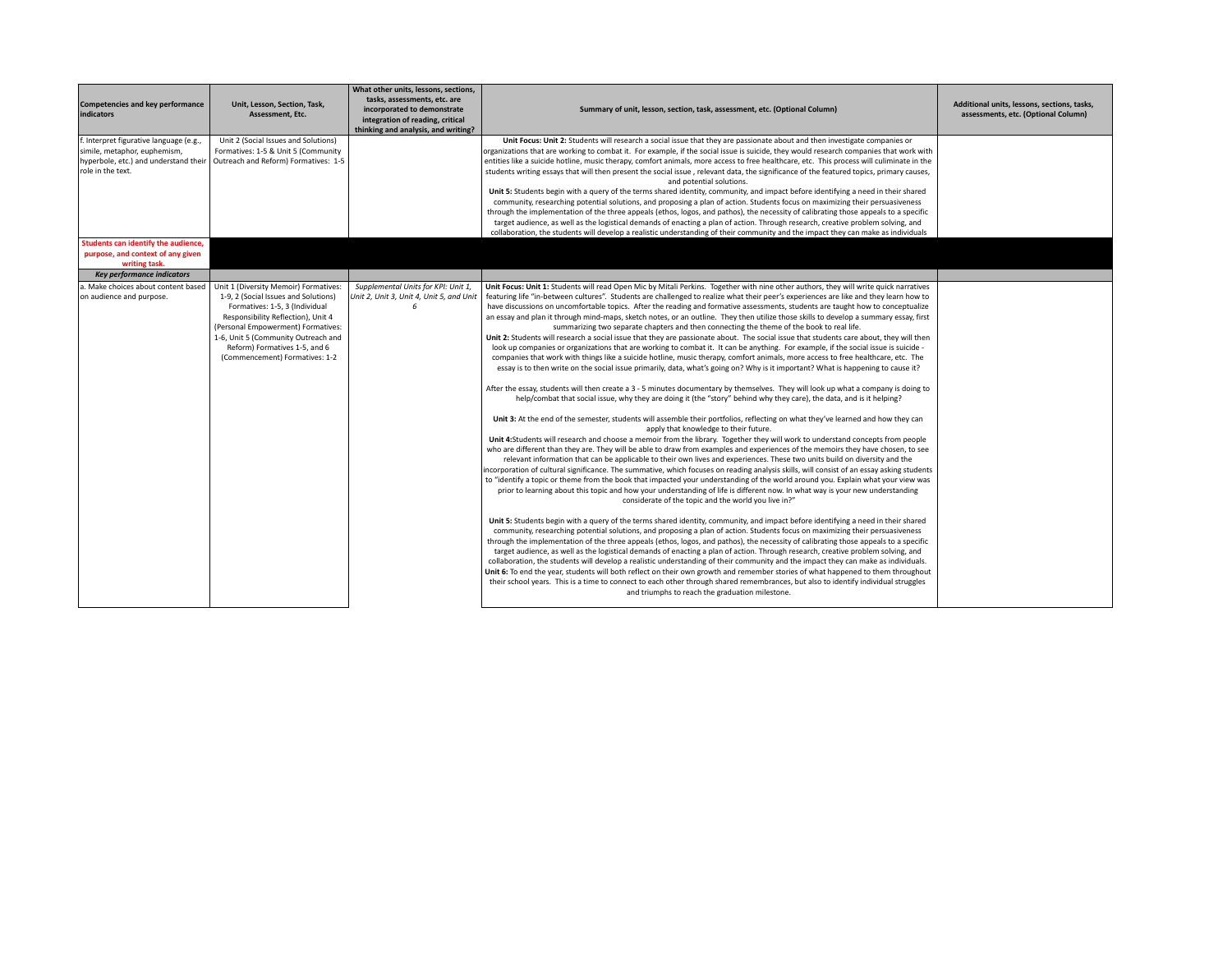| <b>Competencies and key performance</b><br>indicators                | Unit, Lesson, Section, Task,<br>Assessment. Etc.                                                                                                                                                                                                                                                | What other units, lessons, sections,<br>tasks, assessments, etc. are<br>incorporated to demonstrate<br>integration of reading, critical<br>thinking and analysis, and writing? | Summary of unit, lesson, section, task, assessment, etc. (Optional Column)                                                                                                                                                                                                                                                                                                                                                                                                                                                                                                                                                                                                                                                                                                                                                                                                                                                                                                                                                                                                                                                                                                                                                                                                                                                                                                                                                                                                                                                                                                                                                                                                                                                                                                                                                                                                                                                                                                                                                                                                                                                                                                                                                                                                                                                                                                                                                                                                                                                                                                                                                                                                                                                                                                                                                                                                                                                                                                                                                                                                                                                                                                                                                                                                                                                                                                                                                                                                                                                                                                                                                                                              | Additional units, lessons, sections, tasks,<br>assessments, etc. (Optional Column) |
|----------------------------------------------------------------------|-------------------------------------------------------------------------------------------------------------------------------------------------------------------------------------------------------------------------------------------------------------------------------------------------|--------------------------------------------------------------------------------------------------------------------------------------------------------------------------------|-------------------------------------------------------------------------------------------------------------------------------------------------------------------------------------------------------------------------------------------------------------------------------------------------------------------------------------------------------------------------------------------------------------------------------------------------------------------------------------------------------------------------------------------------------------------------------------------------------------------------------------------------------------------------------------------------------------------------------------------------------------------------------------------------------------------------------------------------------------------------------------------------------------------------------------------------------------------------------------------------------------------------------------------------------------------------------------------------------------------------------------------------------------------------------------------------------------------------------------------------------------------------------------------------------------------------------------------------------------------------------------------------------------------------------------------------------------------------------------------------------------------------------------------------------------------------------------------------------------------------------------------------------------------------------------------------------------------------------------------------------------------------------------------------------------------------------------------------------------------------------------------------------------------------------------------------------------------------------------------------------------------------------------------------------------------------------------------------------------------------------------------------------------------------------------------------------------------------------------------------------------------------------------------------------------------------------------------------------------------------------------------------------------------------------------------------------------------------------------------------------------------------------------------------------------------------------------------------------------------------------------------------------------------------------------------------------------------------------------------------------------------------------------------------------------------------------------------------------------------------------------------------------------------------------------------------------------------------------------------------------------------------------------------------------------------------------------------------------------------------------------------------------------------------------------------------------------------------------------------------------------------------------------------------------------------------------------------------------------------------------------------------------------------------------------------------------------------------------------------------------------------------------------------------------------------------------------------------------------------------------------------------------------------------|------------------------------------------------------------------------------------|
| b. Make choices about organization<br>based on audience and purpose. | Unit 1 (Diversity Memoir) Formatives:<br>1-9, 2 (Social Issues and Solutions)<br>Formative: 1-5, Unit 3 (Individual<br>Responsibility Reflection), Unit 4<br>(Personal Empowerment) Formatives:<br>1-6, Unit 5 (Community Outreach and<br>Reform), and Unit 6 (Commencement)<br>Formatives: 1-2 |                                                                                                                                                                                | Unit Focus: Unit 1: Students will read Open Mic by Mitali Perkins. Together with nine other authors, they will write quick narratives<br>featuring life "in-between cultures". Students are challenged to realize what their peer's experiences are like and they learn how to<br>have discussions on uncomfortable topics. After the reading and formative assessments, students are taught how to conceptualize<br>an essay and plan it through mind-maps, sketch notes, or an outline. They then utilize those skills to develop a summary essay, first<br>summarizing two separate chapters and then connecting the theme of the book to real life.<br>Unit 2: Students will research a social issue that they are passionate about. Then they will then investigate companies or<br>organizations that are working to combat it. For example, if the social issue is suicide, students may want to consults companies that<br>work with things like a suicide hotline, music therapy, comfort animals, more access to free healthcare, etc. The unit culminates in<br>an essay in which the students will overview the problem, cite relevant data, identify contributing factors, and propose/evaluate<br>potential solutions. After the essay, students will then create a 3 - 5 minutes documentary by themselves. They will look up what a<br>company is doing to help/combat that social issue, why they are doing it (the "story" behind why they care), the data, and of the<br>companies interventions?<br>Unit 3: At the end of the semester, students will assemble their portfolios, reflecting on what they've learned and how they can<br>apply that knowledge to their future.<br>Unit 4: Students will research and choose a memoir from the library. Together they will work to understand concepts from people<br>who are different than they are. They will be able to draw from examples and experiences of the memoirs they have chosen, to see<br>relevant information that can be applicable to their own lives and experiences. These two units build on diversity and the<br>incorporation of cultural significance. The summative, which focuses on reading analysis skills, will consist of an essay asking students<br>to "identify a topic or theme from the book that impacted your understanding of the world around you. Explain what your view was<br>prior to learning about this topic and how your understanding of life is different now. In what way is your new understanding<br>considerate of the topic and the world you live in?"<br>Unit 5: Students begin with a query of the terms shared identity, community, and impact before identifying a need in their shared<br>community, researching potential solutions, and proposing a plan of action. Students focus on maximizing their persuasiveness<br>through the implementation of the three appeals (ethos, logos, and pathos), the necessity of calibrating those appeals to a specific<br>target audience, as well as the logistical demands of enacting a plan of action. Through research, creative problem solving, and<br>collaboration, the students will develop a realistic understanding of their community and the impact they can make as individuals.<br>Unit 6: o end the year, students will both reflect on their own growth and remember stories of what happened to them throughout<br>their school years. This is a time to connect to each other through shared remembrances, but also to identify individual struggles                                                                                                                       |                                                                                    |
| c. Make choices about development<br>based on audience and purpose.  | Unit 1 (Diversity Memoir) Formatives:<br>1-9, 2 (Social Issues and Solutions)<br>Formative: 1-5, 3 (Individual<br>Responsibility Reflection), 4 (Personal<br>Empowerment) Formatives: 1-6, 5<br>(Community Outreach and Reform)<br>Formatives 1-5, and 6<br>(Commencement) Formatives:          |                                                                                                                                                                                | and triumphs to reach the graduation milestone.<br>Unit Focus: Unit 1: Students will read Open Mic by Mitali Perkins. Together with nine other authors, they will write quick narratives<br>featuring life "in-between cultures". Students are challenged to realize what their peer's experiences are like and they learn how to<br>have discussions on uncomfortable topics. After the reading and formative assessments, students are taught how to conceptualize<br>an essay and plan it through mind-maps, sketch notes, or an outline. They then utilize those skills to develop a summary essay, first<br>summarizing two separate chapters and then connecting the theme of the book to real life.<br>Unit 2: Students will research a social issue that they are passionate about. Then they will then investigate companies or<br>organizations that are working to combat it. For example, if the social issue is suicide, students may want to consults companies that<br>work with things like a suicide hotline, music therapy, comfort animals, more access to free healthcare, etc. The unit culminates in<br>an essay in which the students will overview the problem, cite relevant data, identify contributing factors, and propose/evaluate<br>potential solutions. After the essay, students will then create a 3 - 5 minutes documentary by themselves. They will look up what a<br>company is doing to help/combat that social issue, why they are doing it (the "story" behind why they care), the data, and of the<br>companies interventions?<br>Unit 3: At the end of the semester, students will assemble their portfolios, reflecting on what they've learned and how they can<br>apply that knowledge to their future.<br>Unit 4: Students will research and choose a memoir from the library. Together they will work to understand concepts from people<br>who are different than they are. They will be able to draw from examples and experiences of the memoirs they have chosen, to see<br>relevant information that can be applicable to their own lives and experiences. These two units build on diversity and the<br>incorporation of cultural significance. The summative, which focuses on reading analysis skills, will consist of an essay asking students<br>to "identify a topic or theme from the book that impacted your understanding of the world around you. Explain what your view was<br>prior to learning about this topic and how your understanding of life is different now. In what way is your new understanding<br>considerate of the topic and the world you live in?"<br>Unit 5: Students begin with a query of the terms shared identity, community, and impact before identifying a need in their shared<br>community, researching potential solutions, and proposing a plan of action. Students focus on maximizing their persuasiveness<br>through the implementation of the three appeals (ethos, logos, and pathos), the necessity of calibrating those appeals to a specific<br>target audience, as well as the logistical demands of enacting a plan of action. Through research, creative problem solving, and<br>collaboration, the students will develop a realistic understanding of their community and the impact they can make as individuals.<br>Unit 6: At the end of the end the year, students will both reflect on their own growth and remember stories of what happened to<br>them throughout their school years. This is a time to connect to each other through shared remembrances, but also to identify<br>individual struggles and triumphs to reach the graduation milestone. |                                                                                    |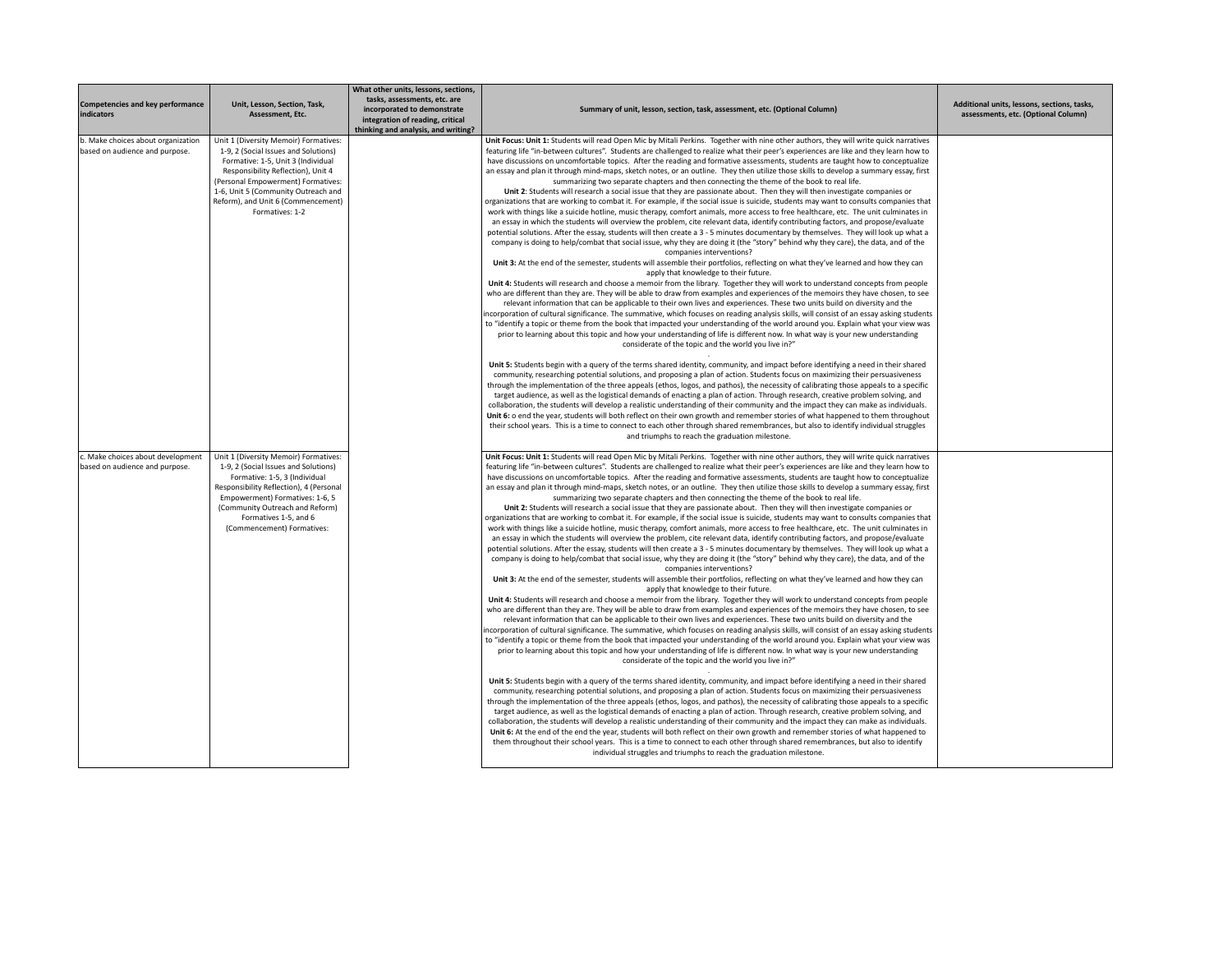| Competencies and key performance<br>indicators                                                         | Unit, Lesson, Section, Task,<br>Assessment, Etc.                                                                                                                                                                                                                                           | What other units, lessons, sections,<br>tasks, assessments, etc. are<br>incorporated to demonstrate<br>integration of reading, critical | Summary of unit, lesson, section, task, assessment, etc. (Optional Column)                                                                                                                                                                                                                                                                                                                                                                                                                                                                                                                                                                                                                                                                                                                                                                                                                                                                                                                                                                                                                                                                                                                                                                                                                                                                                                                                                                                                                                                                                                                                                                                                                                                                                                                                                                                                                                                                                                                                                                                                                                                                                                                                                                                                                                                                                                                                                                                                                                                                                                                                                                                                                                                                                                                                                                                                                                                                                                                                                                                                                                                                                                                                                                                                                                                                                                                                                                                                                                                                                                                            | Additional units, lessons, sections, tasks,<br>assessments, etc. (Optional Column) |
|--------------------------------------------------------------------------------------------------------|--------------------------------------------------------------------------------------------------------------------------------------------------------------------------------------------------------------------------------------------------------------------------------------------|-----------------------------------------------------------------------------------------------------------------------------------------|-------------------------------------------------------------------------------------------------------------------------------------------------------------------------------------------------------------------------------------------------------------------------------------------------------------------------------------------------------------------------------------------------------------------------------------------------------------------------------------------------------------------------------------------------------------------------------------------------------------------------------------------------------------------------------------------------------------------------------------------------------------------------------------------------------------------------------------------------------------------------------------------------------------------------------------------------------------------------------------------------------------------------------------------------------------------------------------------------------------------------------------------------------------------------------------------------------------------------------------------------------------------------------------------------------------------------------------------------------------------------------------------------------------------------------------------------------------------------------------------------------------------------------------------------------------------------------------------------------------------------------------------------------------------------------------------------------------------------------------------------------------------------------------------------------------------------------------------------------------------------------------------------------------------------------------------------------------------------------------------------------------------------------------------------------------------------------------------------------------------------------------------------------------------------------------------------------------------------------------------------------------------------------------------------------------------------------------------------------------------------------------------------------------------------------------------------------------------------------------------------------------------------------------------------------------------------------------------------------------------------------------------------------------------------------------------------------------------------------------------------------------------------------------------------------------------------------------------------------------------------------------------------------------------------------------------------------------------------------------------------------------------------------------------------------------------------------------------------------------------------------------------------------------------------------------------------------------------------------------------------------------------------------------------------------------------------------------------------------------------------------------------------------------------------------------------------------------------------------------------------------------------------------------------------------------------------------------------------------|------------------------------------------------------------------------------------|
|                                                                                                        |                                                                                                                                                                                                                                                                                            | thinking and analysis, and writing?                                                                                                     |                                                                                                                                                                                                                                                                                                                                                                                                                                                                                                                                                                                                                                                                                                                                                                                                                                                                                                                                                                                                                                                                                                                                                                                                                                                                                                                                                                                                                                                                                                                                                                                                                                                                                                                                                                                                                                                                                                                                                                                                                                                                                                                                                                                                                                                                                                                                                                                                                                                                                                                                                                                                                                                                                                                                                                                                                                                                                                                                                                                                                                                                                                                                                                                                                                                                                                                                                                                                                                                                                                                                                                                                       |                                                                                    |
| d. Make choices about style and tone<br>based on audience and purpose.                                 | Unit 1 (Diversity Memoir) Formatives:<br>1-9, 2 (Social Issues and Solutions)<br>Formatives: 1-5, 3 (Individual<br>Responsibility Reflection), 4 (Personal<br>Empowerment) Formatives: 1-6, 5<br>(Community Outreach and Reform),<br>and 6 (Commencement) Formatives: 1-<br>$\overline{2}$ |                                                                                                                                         | Unit Focus: Unit 1: Students will read Open Mic by Mitali Perkins. Together with nine other authors, they will write quick narratives<br>featuring life "in-between cultures". Students are challenged to realize what their peer's experiences are like and they learn how to<br>have discussions on uncomfortable topics. After the reading and formative assessments, students are taught how to conceptualize<br>an essay and plan it through mind-maps, sketch notes, or an outline. They then utilize those skills to develop a summary essay, first<br>summarizing two separate chapters and then connecting the theme of the book to real life.<br>Unit 2: Students will research a social issue that they are passionate about. Then they will then investigate companies or<br>organizations that are working to combat it. For example, if the social issue is suicide, students may want to consults companies that<br>work with things like a suicide hotline, music therapy, comfort animals, more access to free healthcare, etc. The unit culminates in<br>an essay in which the students will overview the problem, cite relevant data, identify contributing factors, and propose/evaluate<br>potential solutions. After the essay, students will then create a 3 - 5 minutes documentary by themselves. They will look up what a<br>company is doing to help/combat that social issue, why they are doing it (the "story" behind why they care), the data, and of the<br>companies interventions?<br>Unit 3: At the end of the semester, students will assemble their portfolios, reflecting on what they've learned and how they can<br>apply that knowledge to their future.<br>Unit 4: Students will research and choose a memoir from the library. Together they will work to understand concepts from people<br>who are different than they are. They will be able to draw from examples and experiences of the memoirs they have chosen, to see<br>relevant information that can be applicable to their own lives and experiences. These two units build on diversity and the<br>incorporation of cultural significance. The summative, which focuses on reading analysis skills, will consist of an essay asking students<br>to "identify a topic or theme from the book that impacted your understanding of the world around you. Explain what your view was<br>prior to learning about this topic and how your understanding of life is different now. In what way is your new understanding<br>considerate of the topic and the world you live in?"<br>Unit 5: Students begin with a query of the terms shared identity, community, and impact before identifying a need in their shared<br>community, researching potential solutions, and proposing a plan of action. Students focus on maximizing their persuasiveness<br>through the implementation of the three appeals (ethos, logos, and pathos), the necessity of calibrating those appeals to a specific<br>target audience, as well as the logistical demands of enacting a plan of action. Through research, creative problem solving, and<br>collaboration, the students will develop a realistic understanding of their community and the impact they can make as individuals.<br>Unit 6: To end the year, students will both reflect on their own growth and remember stories of what happened to them throughout<br>their school years. This is a time to connect to each other through shared remembrances, but also to identify individual struggles<br>and triumphs to reach the graduation milestone. |                                                                                    |
| <b>Students can choose writing</b>                                                                     |                                                                                                                                                                                                                                                                                            |                                                                                                                                         |                                                                                                                                                                                                                                                                                                                                                                                                                                                                                                                                                                                                                                                                                                                                                                                                                                                                                                                                                                                                                                                                                                                                                                                                                                                                                                                                                                                                                                                                                                                                                                                                                                                                                                                                                                                                                                                                                                                                                                                                                                                                                                                                                                                                                                                                                                                                                                                                                                                                                                                                                                                                                                                                                                                                                                                                                                                                                                                                                                                                                                                                                                                                                                                                                                                                                                                                                                                                                                                                                                                                                                                                       |                                                                                    |
| processes based on audience,<br>purpose, and task.                                                     |                                                                                                                                                                                                                                                                                            |                                                                                                                                         |                                                                                                                                                                                                                                                                                                                                                                                                                                                                                                                                                                                                                                                                                                                                                                                                                                                                                                                                                                                                                                                                                                                                                                                                                                                                                                                                                                                                                                                                                                                                                                                                                                                                                                                                                                                                                                                                                                                                                                                                                                                                                                                                                                                                                                                                                                                                                                                                                                                                                                                                                                                                                                                                                                                                                                                                                                                                                                                                                                                                                                                                                                                                                                                                                                                                                                                                                                                                                                                                                                                                                                                                       |                                                                                    |
| Key performance indicators                                                                             |                                                                                                                                                                                                                                                                                            |                                                                                                                                         |                                                                                                                                                                                                                                                                                                                                                                                                                                                                                                                                                                                                                                                                                                                                                                                                                                                                                                                                                                                                                                                                                                                                                                                                                                                                                                                                                                                                                                                                                                                                                                                                                                                                                                                                                                                                                                                                                                                                                                                                                                                                                                                                                                                                                                                                                                                                                                                                                                                                                                                                                                                                                                                                                                                                                                                                                                                                                                                                                                                                                                                                                                                                                                                                                                                                                                                                                                                                                                                                                                                                                                                                       |                                                                                    |
| a. Choose brainstorming and drafting<br>strategies appropriate for the<br>audience, purpose, and task. | Unit 1 (Diversity Memoir) Formatives:<br>1-9, Unit 2 (Social Issues and Solutions)<br>Formatives: 1-5 & Unit 5 (Community<br>Outreach and Reform) Formatives: 1-5                                                                                                                          | Supplemental Units for KPI: Unit 1,<br>Unit 2, Unit 3, Unit 4, Unit 5, Unit 6                                                           | Unit Focus: Unit 1: Students will read Open Mic by Mitali Perkins. Together with nine other authors, they will write quick narratives<br>featuring life "in-between cultures". Students are challenged to realize what their peer's experiences are like and they learn how to<br>have discussions on uncomfortable topics. After the reading and formative assessments, students are taught how to conceptualize<br>an essay and plan it through mind-maps, sketch notes, or an outline. They then utilize those skills to develop a summary essay, first<br>summarizing two separate chapters and then connecting the theme of the book to real life.<br>Unit: 2: Unit 2: Students will research a social issue that they are passionate about. Then they will then investigate companies or<br>organizations that are working to combat it. For example, if the social issue is suicide, students may want to consults companies that<br>work with things like a suicide hotline, music therapy, comfort animals, more access to free healthcare, etc. The unit culminates in<br>an essay in which the students will overview the problem, cite relevant data, identify contributing factors, and propose/evaluate<br>potential solutions.                                                                                                                                                                                                                                                                                                                                                                                                                                                                                                                                                                                                                                                                                                                                                                                                                                                                                                                                                                                                                                                                                                                                                                                                                                                                                                                                                                                                                                                                                                                                                                                                                                                                                                                                                                                                                                                                                                                                                                                                                                                                                                                                                                                                                                                                                                                                                         |                                                                                    |
|                                                                                                        |                                                                                                                                                                                                                                                                                            |                                                                                                                                         | After the essay, students will then create a 3 - 5 minutes documentary by themselves. They will look up what a company is doing to<br>help/combat that social issue, why they are doing it (the "story" behind why they care), the data, and of the companies<br>interventions?<br>Unit 5: Students begin with a query of the terms shared identity, community, and impact before identifying a need in their shared<br>community, researching potential solutions, and proposing a plan of action. Students focus on maximizing their persuasiveness<br>through the implementation of the three appeals (ethos, logos, and pathos), the necessity of calibrating those appeals to a specific<br>target audience, as well as the logistical demands of enacting a plan of action. Through research, creative problem solving, and<br>collaboration, the students will develop a realistic understanding of their community and the impact they can make as individuals.                                                                                                                                                                                                                                                                                                                                                                                                                                                                                                                                                                                                                                                                                                                                                                                                                                                                                                                                                                                                                                                                                                                                                                                                                                                                                                                                                                                                                                                                                                                                                                                                                                                                                                                                                                                                                                                                                                                                                                                                                                                                                                                                                                                                                                                                                                                                                                                                                                                                                                                                                                                                                               |                                                                                    |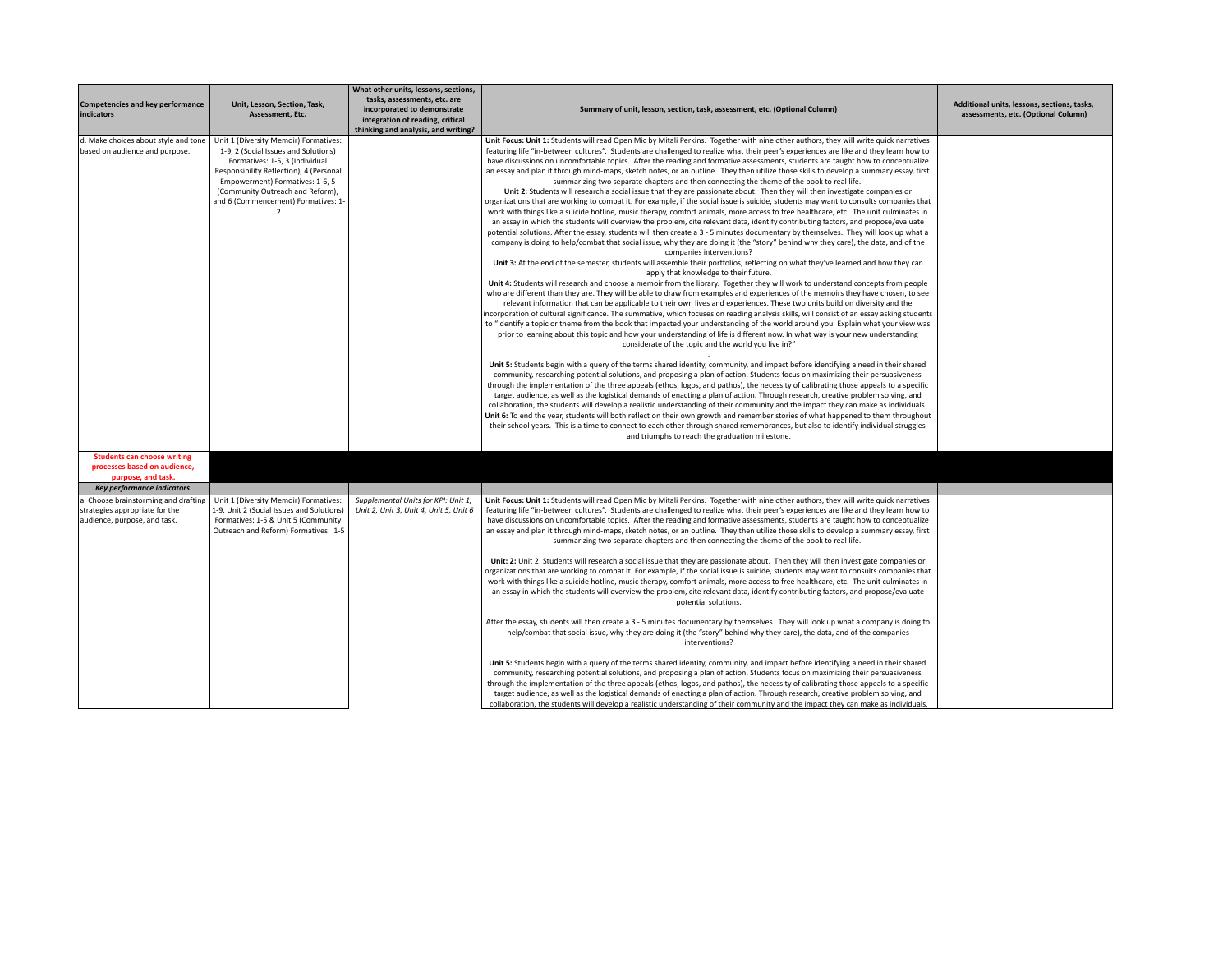| Competencies and key performance<br>indicators                                                | Unit, Lesson, Section, Task,<br>Assessment. Etc.                                                                                                                                                                                                                                                                     | What other units, lessons, sections,<br>tasks, assessments, etc. are<br>incorporated to demonstrate<br>integration of reading, critical<br>thinking and analysis, and writing? | Summary of unit, lesson, section, task, assessment, etc. (Optional Column)                                                                                                                                                                                                                                                                                                                                                                                                                                                                                                                                                                                                                                                                                                                                                                                                                                                                                                                                                                                                                                                                                                                                                                                                                                                                                                                                                                                                                                                                                                                                           | Additional units, lessons, sections, tasks,<br>assessments, etc. (Optional Column) |
|-----------------------------------------------------------------------------------------------|----------------------------------------------------------------------------------------------------------------------------------------------------------------------------------------------------------------------------------------------------------------------------------------------------------------------|--------------------------------------------------------------------------------------------------------------------------------------------------------------------------------|----------------------------------------------------------------------------------------------------------------------------------------------------------------------------------------------------------------------------------------------------------------------------------------------------------------------------------------------------------------------------------------------------------------------------------------------------------------------------------------------------------------------------------------------------------------------------------------------------------------------------------------------------------------------------------------------------------------------------------------------------------------------------------------------------------------------------------------------------------------------------------------------------------------------------------------------------------------------------------------------------------------------------------------------------------------------------------------------------------------------------------------------------------------------------------------------------------------------------------------------------------------------------------------------------------------------------------------------------------------------------------------------------------------------------------------------------------------------------------------------------------------------------------------------------------------------------------------------------------------------|------------------------------------------------------------------------------------|
| b. Use reflection and feedback from<br>peers and teacher to revise and<br>strengthen writing. | Unit 1 (Diversity Memoir) Formatives:<br>1-9, Unit 2 (Social Issues and Solutions)<br>Formatives: 1-5, Unit 3 (Individual<br>Responsibility Reflection), Unit 4<br>(Personal Empowerment) Formatives:<br>1-6, Unit 5 (Community Outreach and<br>Reform) Formatives 1-5, and Unit 6<br>(Commencement) Formatives: 1-2 |                                                                                                                                                                                | Unit Focus: Unit 1: Students will read Open Mic by Mitali Perkins. Together with nine other authors, they will write quick narratives<br>featuring life "in-between cultures". Students are challenged to realize what their peer's experiences are like and they learn how to<br>have discussions on uncomfortable topics. After the reading and formative assessments, students are taught how to conceptualize<br>an essay and plan it through mind-maps, sketch notes, or an outline. They then utilize those skills to develop a summary essay, first<br>summarizing two separate chapters and then connecting the theme of the book to real life.<br>Unit 2: Students will research a social issue that they are passionate about. The social issue that students care about, they will then<br>look up companies or organizations that are working to combat it. It can be anything. For example, if the social issue is suicide -<br>companies that work with things like a suicide hotline, music therapy, comfort animals, more access to free healthcare, etc. The<br>essay is to then write on the social issue primarily, data, what's going on? Why is it important? What is happening to cause it?<br>After the essay, students will then create a 3 - 5 minutes documentary by themselves. They will look up what a company is doing to                                                                                                                                                                                                                                                              |                                                                                    |
|                                                                                               |                                                                                                                                                                                                                                                                                                                      |                                                                                                                                                                                | help/combat that social issue, why they are doing it (the "story" behind why they care), the data, and is it helping?<br>Unit 3: At the end of the semester, students will assemble their portfolios, reflecting on what they've learned and how they can<br>apply that knowledge to their future.<br>Unit 4: Students will research and choose a memoir from the library. Together they will work to understand concepts from people<br>who are different from themselves. They will be able to draw from examples and experiences of the memoirs they have chosen, to<br>see relevant information that can be applicable to their own lives and experiences. These two units build on diversity and the<br>incorporation of cultural significance. The summative, which focuses on reading analysis skills, will consist of an essay asking students<br>to "identify a topic or theme from the book that impacted your understanding of the world around you. Explain what your view was<br>prior to learning about this topic and how your understanding of life is different now. In what way is your new understanding<br>considerate of the topic and the world you live in?"                                                                                                                                                                                                                                                                                                                                                                                                                                  |                                                                                    |
|                                                                                               |                                                                                                                                                                                                                                                                                                                      |                                                                                                                                                                                | Unit 5: Students begin with a query of the terms shared identity, community, and impact before identifying a need in their shared<br>community, researching potential solutions, and proposing a plan of action. Students focus on maximizing their persuasiveness<br>through the implementation of the three appeals (ethos, logos, and pathos), the necessity of calibrating those appeals to a specific<br>target audience, as well as the logistical demands of enacting a plan of action. Through research, creative problem solving, and<br>collaboration, the students will develop a realistic understanding of their community and the impact they can make as individuals.<br>Unit 6: To end the year, students will both reflect on their own growth and remember stories of what happened to them throughout<br>their school years. This is a time to connect to each other through shared remembrances, but also to identify individual struggles<br>and triumphs to reach the graduation milestone.                                                                                                                                                                                                                                                                                                                                                                                                                                                                                                                                                                                                    |                                                                                    |
| c. Use editing and proofreading<br>strategies to improve writing and<br>conventions.          | Unit 1 (Diversity Memoir) Formatives:<br>1-9, Unit 2 (Social Issues and Solutions)<br>Formatives: 1-5, Unit 3 (Individual<br>Responsibility Reflection), Unit 4<br>(Personal Empowerment) Formatives:<br>1-6, Unit 5 (Community Outreach and<br>Reform) Formatives 1-5, and Unit 6<br>(Commencement) Formatives: 1-2 |                                                                                                                                                                                | Unit Focus: Unit 1: Students will read Open Mic by Mitali Perkins. Together with nine other authors, they will write quick narratives<br>featuring life "in-between cultures". Students are challenged to realize what their peer's experiences are like and they learn how to<br>have discussions on uncomfortable topics. After the reading and formative assessments, students are taught how to conceptualize<br>an essay and plan it through mind-maps, sketch notes, or an outline. They then utilize those skills to develop a summary essay, first<br>summarizing two separate chapters and then connecting the theme of the book to real life.<br>Unit 2: Students will research a social issue that they are passionate about. The social issue that students care about, they will then<br>look up companies or organizations that are working to combat it. It can be anything. For example, if the social issue is suicide -<br>companies that work with things like a suicide hotline, music therapy, comfort animals, more access to free healthcare, etc. The<br>essay is to then write on the social issue primarily, data, what's going on? Why is it important? What is happening to cause it?<br>After the essay, students will then create a 3 - 5 minutes documentary by themselves. They will look up what a company is doing to<br>help/combat that social issue, why they are doing it (the "story" behind why they care), the data, and is it helping?<br>Unit 3: At the end of the semester, students will assemble their portfolios, reflecting on what they've learned and how they can |                                                                                    |
|                                                                                               |                                                                                                                                                                                                                                                                                                                      |                                                                                                                                                                                | apply that knowledge to their future.<br>Unit 4: Students will research and choose a memoir from the library. Together they will work to understand concepts from people<br>who are different from themselves. They will be able to draw from examples and experiences of the memoirs they have chosen, to<br>see relevant information that can be applicable to their own lives and experiences. These two units build on diversity and the<br>ncorporation of cultural significance. The summative, which focuses on reading analysis skills, will consist of an essay asking students<br>to "identify a topic or theme from the book that impacted your understanding of the world around you. Explain what your view was<br>prior to learning about this topic and how your understanding of life is different now. In what way is your new understanding<br>considerate of the topic and the world you live in?"                                                                                                                                                                                                                                                                                                                                                                                                                                                                                                                                                                                                                                                                                                |                                                                                    |
|                                                                                               |                                                                                                                                                                                                                                                                                                                      |                                                                                                                                                                                | Unit 5: Students begin with a query of the terms shared identity, community, and impact before identifying a need in their shared<br>community, researching potential solutions, and proposing a plan of action. Students focus on maximizing their persuasiveness<br>through the implementation of the three appeals (ethos, logos, and pathos), the necessity of calibrating those appeals to a specific<br>target audience, as well as the logistical demands of enacting a plan of action. Through research, creative problem solving, and<br>collaboration, the students will develop a realistic understanding of their community and the impact they can make as individuals.<br>Unit 6: To end the year, students will both reflect on their own growth and remember stories of what happened to them throughout<br>their school years. This is a time to connect to each other through shared remembrances, but also to identify individual struggles<br>and triumphs to reach the graduation milestone.                                                                                                                                                                                                                                                                                                                                                                                                                                                                                                                                                                                                    |                                                                                    |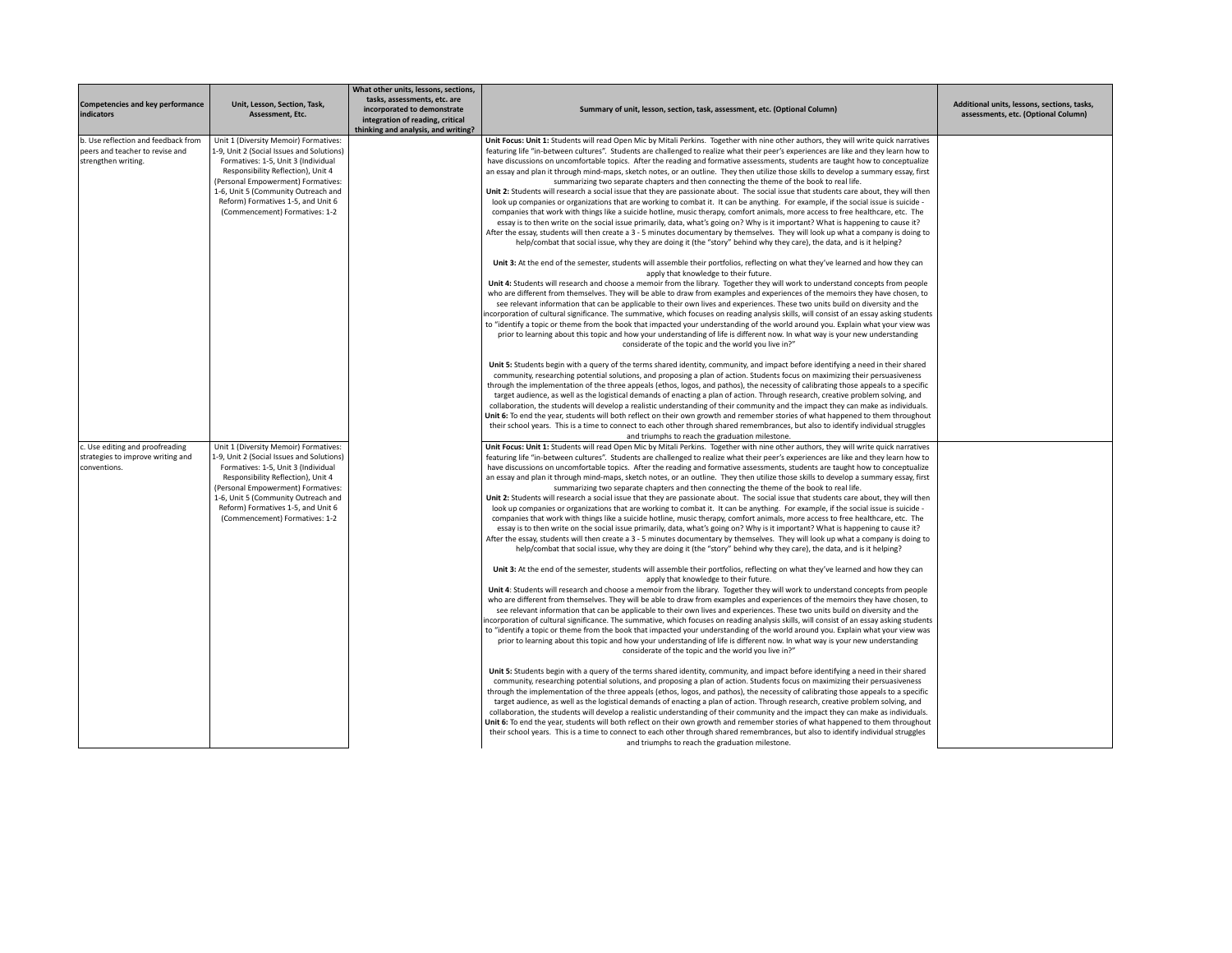| Competencies and key performance<br>indicators                                                                                                                                                                   | Unit, Lesson, Section, Task,<br>Assessment, Etc.                                                                                                                                                                                                                                                                     | What other units, lessons, sections,<br>tasks, assessments, etc. are<br>incorporated to demonstrate<br>integration of reading, critical<br>thinking and analysis, and writing? | Summary of unit, lesson, section, task, assessment, etc. (Optional Column)                                                                                                                                                                                                                                                                                                                                                                                                                                                                                                                                                                                                                                                                                                                                                                                                                                                                                                                                                                                                                                                                                                                                                                                                                                                                                                                                                                                                                                                                                                                                                                                                                                                                                                                                                                                                                                                                                                                                                                                                                                                                                                                                                                                                                                                                                                                                                                                                                                                                                                                                                                                                                                                                                                                                                                                                                                                                                                                                                                                                                                                                                                                                                                                                                                                                                                                                                                                                                                                                                          | Additional units, lessons, sections, tasks,<br>assessments, etc. (Optional Column) |
|------------------------------------------------------------------------------------------------------------------------------------------------------------------------------------------------------------------|----------------------------------------------------------------------------------------------------------------------------------------------------------------------------------------------------------------------------------------------------------------------------------------------------------------------|--------------------------------------------------------------------------------------------------------------------------------------------------------------------------------|---------------------------------------------------------------------------------------------------------------------------------------------------------------------------------------------------------------------------------------------------------------------------------------------------------------------------------------------------------------------------------------------------------------------------------------------------------------------------------------------------------------------------------------------------------------------------------------------------------------------------------------------------------------------------------------------------------------------------------------------------------------------------------------------------------------------------------------------------------------------------------------------------------------------------------------------------------------------------------------------------------------------------------------------------------------------------------------------------------------------------------------------------------------------------------------------------------------------------------------------------------------------------------------------------------------------------------------------------------------------------------------------------------------------------------------------------------------------------------------------------------------------------------------------------------------------------------------------------------------------------------------------------------------------------------------------------------------------------------------------------------------------------------------------------------------------------------------------------------------------------------------------------------------------------------------------------------------------------------------------------------------------------------------------------------------------------------------------------------------------------------------------------------------------------------------------------------------------------------------------------------------------------------------------------------------------------------------------------------------------------------------------------------------------------------------------------------------------------------------------------------------------------------------------------------------------------------------------------------------------------------------------------------------------------------------------------------------------------------------------------------------------------------------------------------------------------------------------------------------------------------------------------------------------------------------------------------------------------------------------------------------------------------------------------------------------------------------------------------------------------------------------------------------------------------------------------------------------------------------------------------------------------------------------------------------------------------------------------------------------------------------------------------------------------------------------------------------------------------------------------------------------------------------------------------------------|------------------------------------------------------------------------------------|
| d. Submit the final product in an<br>appropriate format based on task,<br>audience, and purpose.<br><b>Students can demonstrate how to</b><br>incorporate and document relevant<br>information from a variety of | Unit 1 (Diversity Memoir) Formatives:<br>1-9, Unit 2 (Social Issues and Solutions)<br>Formatives: 1-5, Unit 3 (Individual<br>Responsibility Reflection), Unit 4<br>(Personal Empowerment) Formatives:<br>1-6, Unit 5 (Community Outreach and<br>Reform) Formatives 1-5, and Unit 6<br>(Commencement) Formatives: 1-2 |                                                                                                                                                                                | Unit Focus: Unit 1: Students will read Open Mic by Mitali Perkins. Together with nine other authors, they will write quick narratives<br>featuring life "in-between cultures". Students are challenged to realize what their peer's experiences are like and they learn how to<br>have discussions on uncomfortable topics. After the reading and formative assessments, students are taught how to conceptualize<br>an essay and plan it through mind-maps, sketch notes, or an outline. They then utilize those skills to develop a summary essay, first<br>summarizing two separate chapters and then connecting the theme of the book to real life.<br>Unit 2: Students will research a social issue that they are passionate about. The social issue that students care about, they will then<br>look up companies or organizations that are working to combat it. It can be anything. For example, if the social issue is suicide -<br>companies that work with things like a suicide hotline, music therapy, comfort animals, more access to free healthcare, etc. The<br>essay is to then write on the social issue primarily, data, what's going on? Why is it important? What is happening to cause it?<br>After the essay, students will then create a 3 - 5 minutes documentary by themselves. They will look up what a company is doing to<br>help/combat that social issue, why they are doing it (the "story" behind why they care), the data, and is it helping?<br>Unit 3: At the end of the semester, students will assemble their portfolios, reflecting on what they've learned and how they can<br>apply that knowledge to their future.<br>Unit 4: Students will research and choose a memoir from the library. Together they will work to understand concepts from people<br>who are different from themselves. They will be able to draw from examples and experiences of the memoirs they have chosen, to<br>see relevant information that can be applicable to their own lives and experiences. These two units build on diversity and the<br>incorporation of cultural significance. The summative, which focuses on reading analysis skills, will consist of an essay asking students<br>to "identify a topic or theme from the book that impacted your understanding of the world around you. Explain what your view was<br>prior to learning about this topic and how your understanding of life is different now. In what way is your new understanding<br>considerate of the topic and the world you live in?"<br>Unit 5: Students begin with a query of the terms shared identity, community, and impact before identifying a need in their shared<br>community, researching potential solutions, and proposing a plan of action. Students focus on maximizing their persuasiveness<br>through the implementation of the three appeals (ethos, logos, and pathos), the necessity of calibrating those appeals to a specific<br>target audience, as well as the logistical demands of enacting a plan of action. Through research, creative problem solving, and<br>collaboration, the students will develop a realistic understanding of their community and the impact they can make as individuals.<br>Unit 6: To end the year, students will both reflect on their own growth and remember stories of what happened to them throughout<br>their school years. This is a time to connect to each other through shared remembrances, but also to identify individual struggles<br>and triumphs to reach the graduation milestone. |                                                                                    |
| reliable print, digital, and other<br>media.                                                                                                                                                                     |                                                                                                                                                                                                                                                                                                                      |                                                                                                                                                                                |                                                                                                                                                                                                                                                                                                                                                                                                                                                                                                                                                                                                                                                                                                                                                                                                                                                                                                                                                                                                                                                                                                                                                                                                                                                                                                                                                                                                                                                                                                                                                                                                                                                                                                                                                                                                                                                                                                                                                                                                                                                                                                                                                                                                                                                                                                                                                                                                                                                                                                                                                                                                                                                                                                                                                                                                                                                                                                                                                                                                                                                                                                                                                                                                                                                                                                                                                                                                                                                                                                                                                                     |                                                                                    |
| <b>Key performance indicators</b>                                                                                                                                                                                |                                                                                                                                                                                                                                                                                                                      |                                                                                                                                                                                |                                                                                                                                                                                                                                                                                                                                                                                                                                                                                                                                                                                                                                                                                                                                                                                                                                                                                                                                                                                                                                                                                                                                                                                                                                                                                                                                                                                                                                                                                                                                                                                                                                                                                                                                                                                                                                                                                                                                                                                                                                                                                                                                                                                                                                                                                                                                                                                                                                                                                                                                                                                                                                                                                                                                                                                                                                                                                                                                                                                                                                                                                                                                                                                                                                                                                                                                                                                                                                                                                                                                                                     |                                                                                    |
| a. Choose sources based on task,<br>audience, and purpose.                                                                                                                                                       | Unit 2 (Social Issues and Solutions)<br>Formatives: 1-5 & Unit 5 (Community<br>Outreach and Reform) Formatives: 1-5                                                                                                                                                                                                  | Supplemental Units for KPI: Unit 1,<br>Unit 2, Unit 4, Unit 5                                                                                                                  | Unit Focus: Unit 2: Students will research a social issue that they are passionate about and then investigate companies or<br>organizations that are working to combat it. For example, if the social issue is suicide, they would research companies that work with<br>entities like a suicide hotline, music therapy, comfort animals, more access to free healthcare, etc. This process will culiminate in the<br>students writing essays that will then present the social issue, relevant data, the significance of the featured topics, primary causes,<br>and potential solutions.<br>Unit 5: Students begin with a query of the terms shared identity, community, and impact before identifying a need in their shared<br>community, researching potential solutions, and proposing a plan of action. Students focus on maximizing their persuasiveness<br>through the implementation of the three appeals (ethos, logos, and pathos), the necessity of calibrating those appeals to a specific<br>target audience, as well as the logistical demands of enacting a plan of action. Through research, creative problem solving, and<br>collaboration, the students will develop a realistic understanding of their community and the impact they can make as individuals                                                                                                                                                                                                                                                                                                                                                                                                                                                                                                                                                                                                                                                                                                                                                                                                                                                                                                                                                                                                                                                                                                                                                                                                                                                                                                                                                                                                                                                                                                                                                                                                                                                                                                                                                                                                                                                                                                                                                                                                                                                                                                                                                                                                                                                                                    |                                                                                    |
| b. Use sources to provide evidence to<br>support a central idea or opinion.                                                                                                                                      | Unit 2 (Social Issues and Solutions)<br>Formatives: 1-5 & Unit 5 (Community<br>Outreach and Reform) Formatives: 1-5                                                                                                                                                                                                  |                                                                                                                                                                                | Unit Focus: Unit 2: Students will research a social issue that they are passionate about and then investigate companies or<br>organizations that are working to combat it. For example, if the social issue is suicide, they would research companies that work with<br>entities like a suicide hotline, music therapy, comfort animals, more access to free healthcare, etc. This process will culiminate in the<br>students writing essays that will then present the social issue, relevant data, the significance of the featured topics, primary causes,<br>and potential solutions.<br>Unit 5: Students begin with a query of the terms shared identity, community, and impact before identifying a need in their shared<br>community, researching potential solutions, and proposing a plan of action. Students focus on maximizing their persuasiveness<br>through the implementation of the three appeals (ethos, logos, and pathos), the necessity of calibrating those appeals to a specific<br>target audience, as well as the logistical demands of enacting a plan of action. Through research, creative problem solving, and<br>collaboration, the students will develop a realistic understanding of their community and the impact they can make as individuals                                                                                                                                                                                                                                                                                                                                                                                                                                                                                                                                                                                                                                                                                                                                                                                                                                                                                                                                                                                                                                                                                                                                                                                                                                                                                                                                                                                                                                                                                                                                                                                                                                                                                                                                                                                                                                                                                                                                                                                                                                                                                                                                                                                                                                                                                    |                                                                                    |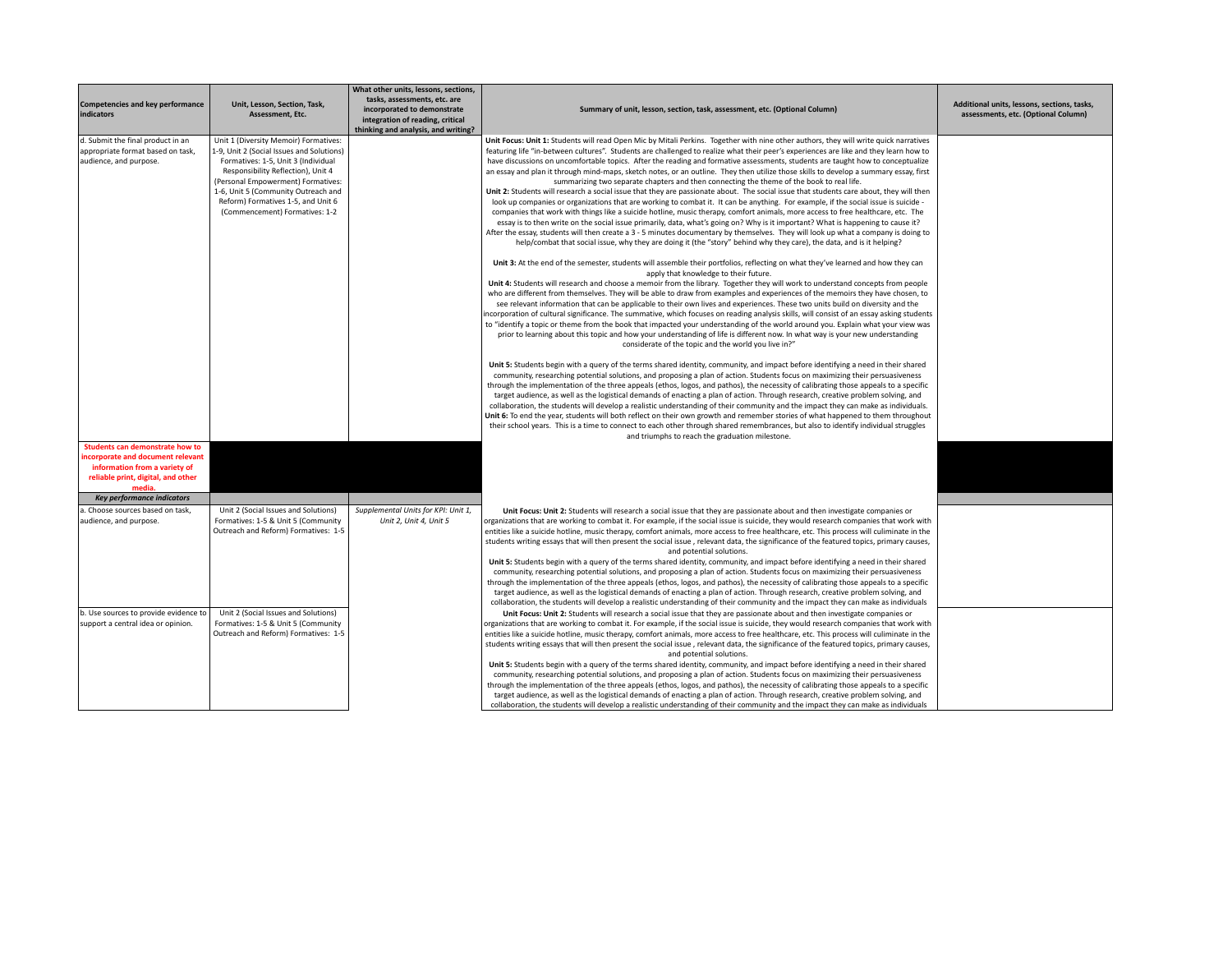| Competencies and key performance<br>indicators                                                | Unit, Lesson, Section, Task,<br>Assessment, Etc.                                                                                                                                                                          | What other units, lessons, sections,<br>tasks, assessments, etc. are<br>incorporated to demonstrate<br>integration of reading, critical<br>thinking and analysis, and writing? | Summary of unit, lesson, section, task, assessment, etc. (Optional Column)                                                                                                                                                                                                                                                                                                                                                                                                                                                                                                                                                                                                                                                                                                                                                                                                                                                            | Additional units, lessons, sections, tasks,<br>assessments, etc. (Optional Column) |
|-----------------------------------------------------------------------------------------------|---------------------------------------------------------------------------------------------------------------------------------------------------------------------------------------------------------------------------|--------------------------------------------------------------------------------------------------------------------------------------------------------------------------------|---------------------------------------------------------------------------------------------------------------------------------------------------------------------------------------------------------------------------------------------------------------------------------------------------------------------------------------------------------------------------------------------------------------------------------------------------------------------------------------------------------------------------------------------------------------------------------------------------------------------------------------------------------------------------------------------------------------------------------------------------------------------------------------------------------------------------------------------------------------------------------------------------------------------------------------|------------------------------------------------------------------------------------|
| c. Incorporate sources by using signal<br>phrases, quoting, paraphrasing, and<br>summarizing. | Unit 1 (Diversity Memoir) Formatives:<br>1-9, Unit 2 (Social Issues and Solutions)<br>Formatives: 1-5, Unit 4 (Personal<br>Empowerment) Formatives: 1-6, and<br>Unit 5 (Community Outreach and<br>Reform) Formatives: 1-5 |                                                                                                                                                                                | Unit 1: Students will read Open Mic by Mitali Perkins. The text is comprised of ten authors of diverse backgrounds, each of whom<br>relate quick narratives featuring life "in-between cultures". With this text as a foundation, students are challenged to realize what<br>their peers' experiences are like, and they learn learn the skills to navigate and participate in discussions on uncomfortable topics.<br>After the reading and formative assessments, students are taught how to conceptualize an essay, and plan it through the use of<br>mind-maps, sketch notes, or outlines. They then utilize those skills to develop a summary essay, first summarizing two separate<br>chapters of Open Mic and then connecting the theme of the book to their own lives. This increased awareness of their own lives is<br>then built upon in unit 4, where they will be tasked with seeking out memoirs of their own choosing. |                                                                                    |
|                                                                                               |                                                                                                                                                                                                                           |                                                                                                                                                                                | Unit 2: Students will research a social issue that they are passionate about and then investigate companies or organizations that are<br>working to combat it. For example, if the social issue is suicide, they would research companies that work with entities like a suicide<br>hotline, music therapy, comfort animals, more access to free healthcare, etc. This process will culiminate in the students writing<br>essays that will then present the social issue, relevant data, the significance of the featured topics, primary causes, and potential<br>solutions.<br>Unit 4: Students will research and choose a memoir from the library. Together they will work to understand concepts from people                                                                                                                                                                                                                      |                                                                                    |
|                                                                                               |                                                                                                                                                                                                                           |                                                                                                                                                                                | who are different than they are. They will be able to draw from examples and experiences of the memoirs they have chosen, to see<br>relevant information that can be applicable to their own lives and experiences. These two units build on diversity and the<br>incorporation of cultural significance. The summative, which focuses on reading analysis skills, will consist of an essay asking students<br>to "identify a topic or theme from the book that impacted your understanding of the world around you. Explain what your view was<br>prior to learning about this topic and how your understanding of life is different now. In what way is your new understanding<br>considerate of the topic and the world you live in?"                                                                                                                                                                                              |                                                                                    |
| d. Identify content that needs to be                                                          | Unit 1 (Diversity Memoir) Formatives:                                                                                                                                                                                     |                                                                                                                                                                                | Unit 5: Students begin with a query of the terms shared identity, community, and impact before identifying a need in their shared<br>community, researching potential solutions, and proposing a plan of action. Students focus on maximizing their persuasiveness<br>through the implementation of the three appeals (ethos, logos, and pathos), the necessity of calibrating those appeals to a specific<br>target audience, as well as the logistical demands of enacting a plan of action. Through research, creative problem solving, and<br>collaboration, the students will develop a realistic understanding of their community and the impact they can make as individuals<br>Unit 1: Students will read Open Mic by Mitali Perkins. The text is comprised of ten authors of diverse backgrounds, each of whom                                                                                                               |                                                                                    |
| cited, including summarized and<br>paraphrased ideas.                                         | 1-9, Unit 2 (Social Issues and Solutions)<br>Formatives: 1-5, Unit 4 (Personal<br>Empowerment) Formatives: 1-6, and<br>Unit 5 (Community Outreach and<br>Reform) Formatives: 1-5                                          |                                                                                                                                                                                | relate quick narratives featuring life "in-between cultures". With this text as a foundation, students are challenged to realize what<br>their peers' experiences are like, and they learn learn the skills to navigate and participate in discussions on uncomfortable topics.<br>After the reading and formative assessments, students are taught how to conceptualize an essay, and plan it through the use of<br>mind-maps, sketch notes, or outlines. They then utilize those skills to develop a summary essay, first summarizing two separate<br>chapters of Open Mic and then connecting the theme of the book to their own lives. This increased awareness of their own lives is<br>then built upon in unit 4, where they will be tasked with seeking out memoirs of their own choosing.                                                                                                                                     |                                                                                    |
|                                                                                               |                                                                                                                                                                                                                           |                                                                                                                                                                                | Unit 2: Students will research a social issue that they are passionate about and then investigate companies or organizations that are<br>working to combat it. For example, if the social issue is suicide, they would research companies that work with entities like a suicide<br>hotline, music therapy, comfort animals, more access to free healthcare, etc. This process will culiminate in the students writing<br>essays that will then present the social issue, relevant data, the significance of the featured topics, primary causes, and potential<br>solutions.<br>Unit 4: Students will research and choose a memoir from the library. Together they will work to understand concepts from people                                                                                                                                                                                                                      |                                                                                    |
|                                                                                               |                                                                                                                                                                                                                           |                                                                                                                                                                                | who are different than they are. They will be able to draw from examples and experiences of the memoirs they have chosen, to see<br>relevant information that can be applicable to their own lives and experiences. These two units build on diversity and the<br>incorporation of cultural significance. The summative, which focuses on reading analysis skills, will consist of an essay asking students<br>to "identify a topic or theme from the book that impacted your understanding of the world around you. Explain what your view was<br>prior to learning about this topic and how your understanding of life is different now. In what way is your new understanding<br>considerate of the topic and the world you live in?"                                                                                                                                                                                              |                                                                                    |
|                                                                                               |                                                                                                                                                                                                                           |                                                                                                                                                                                | Unit 5: Students begin with a query of the terms shared identity, community, and impact before identifying a need in their shared<br>community, researching potential solutions, and proposing a plan of action. Students focus on maximizing their persuasiveness<br>through the implementation of the three appeals (ethos, logos, and pathos), the necessity of calibrating those appeals to a specific<br>target audience, as well as the logistical demands of enacting a plan of action. Through research, creative problem solving, and<br>collaboration, the students will develop a realistic understanding of their community and the impact they can make as individuals                                                                                                                                                                                                                                                   |                                                                                    |
| e. Develop Works Cited lists.                                                                 | Unit 1 (Diversity Memoir) Formatives:<br>1-9, Unit 2 (Social Issues and Solutions)<br>Formatives: 1-5, Unit 4 (Personal<br>Empowerment) Formatives: 1-6, and<br>Unit 5 (Community Outreach and<br>Reform) Formatives: 1-5 |                                                                                                                                                                                | Unit 1: Students will read Open Mic by Mitali Perkins. The text is comprised of ten authors of diverse backgrounds, each of whom<br>relate quick narratives featuring life "in-between cultures". With this text as a foundation, students are challenged to realize what<br>their peers' experiences are like, and they learn learn the skills to navigate and participate in discussions on uncomfortable topics.<br>After the reading and formative assessments, students are taught how to conceptualize an essay, and plan it through the use of<br>mind-maps, sketch notes, or outlines. They then utilize those skills to develop a summary essay, first summarizing two separate<br>chapters of Open Mic and then connecting the theme of the book to their own lives. This increased awareness of their own lives is<br>then built upon in unit 4, where they will be tasked with seeking out memoirs of their own choosing. |                                                                                    |
| Key performance indicators                                                                    |                                                                                                                                                                                                                           |                                                                                                                                                                                |                                                                                                                                                                                                                                                                                                                                                                                                                                                                                                                                                                                                                                                                                                                                                                                                                                                                                                                                       |                                                                                    |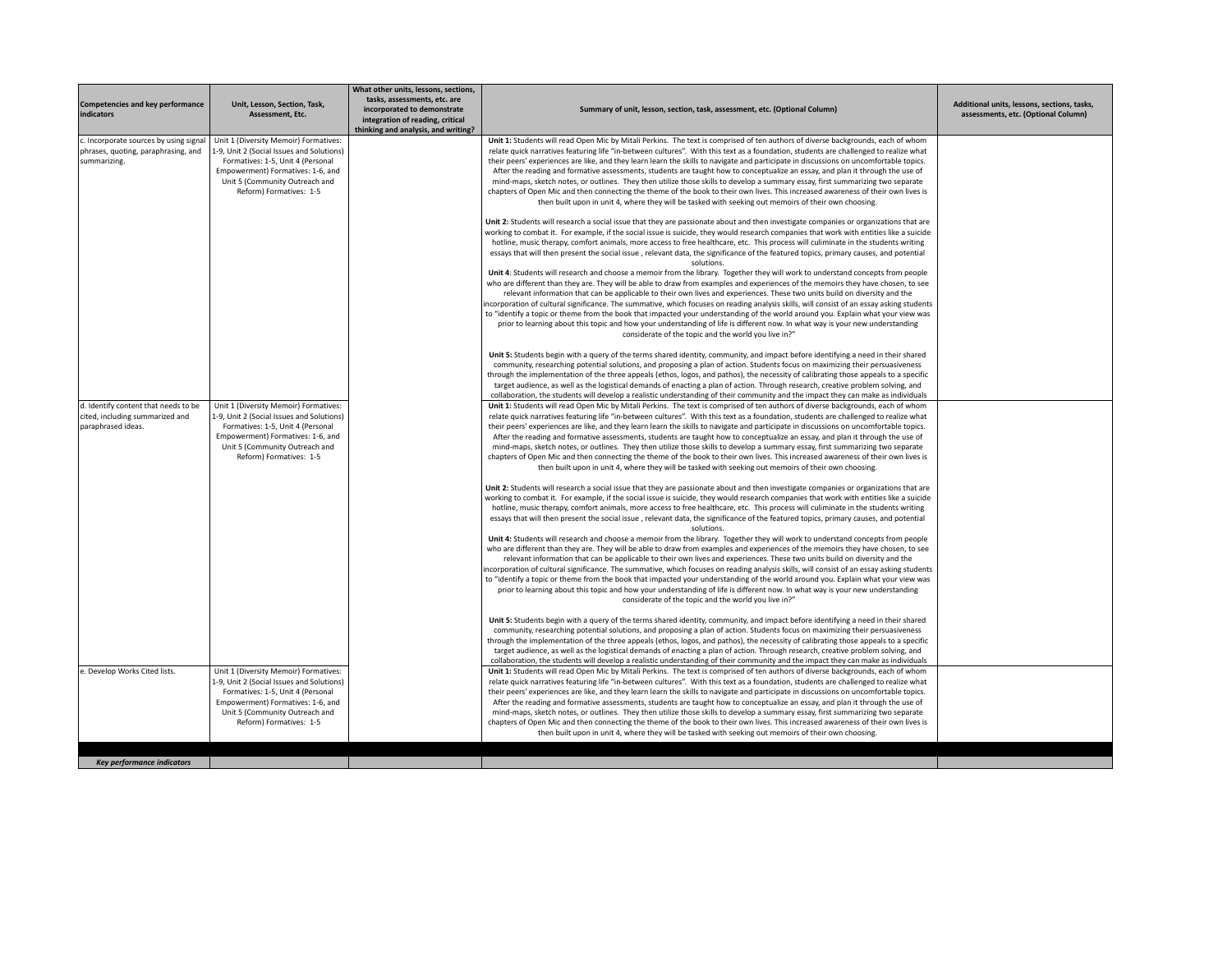| Competencies and key performance<br>indicators                                                                                                                                                                                        | Unit, Lesson, Section, Task,<br>Assessment, Etc.                                                                                                                           | What other units, lessons, sections,<br>tasks, assessments, etc. are<br>incorporated to demonstrate<br>integration of reading, critical<br>thinking and analysis, and writing? | Summary of unit, lesson, section, task, assessment, etc. (Optional Column)                                                                                                                                                                                                                                                                                                                                                                                                                                                                                                                                                                                                                                                                                                                                                                                                                                                                                                                                                                                                                                                                                                                                                                                                               | Additional units, lessons, sections, tasks,<br>assessments, etc. (Optional Column) |
|---------------------------------------------------------------------------------------------------------------------------------------------------------------------------------------------------------------------------------------|----------------------------------------------------------------------------------------------------------------------------------------------------------------------------|--------------------------------------------------------------------------------------------------------------------------------------------------------------------------------|------------------------------------------------------------------------------------------------------------------------------------------------------------------------------------------------------------------------------------------------------------------------------------------------------------------------------------------------------------------------------------------------------------------------------------------------------------------------------------------------------------------------------------------------------------------------------------------------------------------------------------------------------------------------------------------------------------------------------------------------------------------------------------------------------------------------------------------------------------------------------------------------------------------------------------------------------------------------------------------------------------------------------------------------------------------------------------------------------------------------------------------------------------------------------------------------------------------------------------------------------------------------------------------|------------------------------------------------------------------------------------|
| a. Evaluate the effectiveness of an<br>author's use of structure in<br>exposition or argument, including the<br>ways in which the structure may<br>make points clear, convincing, and<br>engaging.                                    | Unit 1 (Diversity Memoir) Formatives:<br>1-9, Unit 3 (Individual Responsibility<br>Reflection) Formatives: 1-3, Unit 6<br>(Commencement) Formatives: 1-3                   | Supplemental Units for KPI: Unit 1,<br>Unit 2, Unit 3, Unit 4, Unit 5, and Unit<br>6                                                                                           | Unit 1: Students will read Open Mic by Mitali Perkins. The text is comprised of ten authors of diverse backgrounds, each of whom<br>relate quick narratives featuring life "in-between cultures". With this text as a foundation, students are challenged to realize what<br>their peers' experiences are like, and they learn learn the skills to navigate and participate in discussions on uncomfortable topics.<br>After the reading and formative assessments, students are taught how to conceptualize an essay, and plan it through the use of<br>mind-maps, sketch notes, or outlines. They then utilize those skills to develop a summary essay, first summarizing two separate<br>chapters of Open Mic and then connecting the theme of the book to their own lives.<br>Unit 3: At the end of the semester, students will assemble their portfolios, reflecting on what they've learned and how they can<br>apply that knowledge to their future.<br>Unit 6: To end the year, students will both reflect on their own growth and remember stories of what happened to them throughout<br>their school years. This is a time to connect to each other through shared remembrances, but also to identify individual struggles<br>and triumphs to reach the graduation milestone. |                                                                                    |
| b. Determine (discuss) an author's<br>point of view or purpose in a text in<br>which the rhetoric is particularly<br>effective, analyzing how style and<br>content contribute to the power,<br>persuasiveness, or beauty of the text. | Unit 2 (Social Issues and Solutions)<br>Formative: 1-5, Unit 3 (Individual<br>Responsibility Reflection) Formatives: 1<br>- 3 and Unit 6 (Commencement)<br>Formatives: 1-3 |                                                                                                                                                                                | Unit Focus: Unit 2: Students will research a social issue that they are passionate about and then investigate companies or<br>organizations that are working to combat it. For example, if the social issue is suicide, they would research companies that work with<br>entities like a suicide hotline, music therapy, comfort animals, more access to free healthcare, etc. This process will culiminate in the<br>students writing essays that will then present the social issue, relevant data, the significance of the featured topics, primary causes,<br>and potential solutions.<br>Unit Focus: Unit 3: At the end of the semester, students will assemble their portfolios, reflecting on what they've learned and how<br>they can apply that knowledge to their future.<br>Unit 6: To end the year, students will both reflect on their own growth and remember stories of what happened to them throughout<br>their school years. This is a time to connect to each other through shared remembrances, but also to identify individual struggles<br>and triumphs to reach the graduation milestone.                                                                                                                                                                          |                                                                                    |
| c. Assess the strengths and<br>limitations of a source in terms of the<br>task, purpose, and audience.                                                                                                                                | Unit 3 (Individual Responsibility<br>Reflection) and Unit 6<br>(Commencement) Formatives: 1-3                                                                              |                                                                                                                                                                                | Unit 3: At the end of the semester, students will assemble their portfolios, reflecting on what they've learned and how they can<br>apply that knowledge to their future.<br>Unit 6: To end the year, students will both reflect on their own growth and remember stories of what happened to them throughout<br>their school years. This is a time to connect to each other through shared remembrances, but also to identify individual struggles<br>and triumphs to reach the graduation milestone.                                                                                                                                                                                                                                                                                                                                                                                                                                                                                                                                                                                                                                                                                                                                                                                   |                                                                                    |
| d. Evaluate the author's use of<br>evidence, reasoning, and/or stylistic<br>and persuasive elements, and/or<br>feature(s) of the source.                                                                                              | Unit 2 (Social Issues and Solutions)<br>Formative: 1-5, Unit 3 (Individual<br>Responsibility Reflection) Formatives 1-<br>3, and Unit 6 (Commencement)<br>Formatives: 1-3  |                                                                                                                                                                                | Unit Focus: Unit 2: Students will research a social issue that they are passionate about and then investigate companies or<br>organizations that are working to combat it. For example, if the social issue is suicide, they would research companies that work with<br>entities like a suicide hotline, music therapy, comfort animals, more access to free healthcare, etc. This process will culiminate in the<br>students writing essays that will then present the social issue, relevant data, the significance of the featured topics, primary causes,<br>and potential solutions.<br>Unit 3: At the end of the semester, students will assemble their portfolios, reflecting on what they've learned and how they can<br>apply that knowledge to their future.<br>Unit 6: To end the year, students will both reflect on their own growth and remember stories of what happened to them throughout<br>their school years. This is a time to connect to each other through shared remembrances, but also to identify individual struggles<br>and triumphs to reach the graduation milestone.                                                                                                                                                                                      |                                                                                    |
| e. Evaluate differences in sources<br>across modes and media.                                                                                                                                                                         | Unit 2 (Social Issues and Solutions)<br>Formatives: 1-5                                                                                                                    |                                                                                                                                                                                | Unit Focus: Unit 2: Students will research a social issue that they are passionate about and then investigate companies or<br>organizations that are working to combat it. For example, if the social issue is suicide, they would research companies that work with<br>entities like a suicide hotline, music therapy, comfort animals, more access to free healthcare, etc. This process will culiminate in the<br>students writing essays that will then present the social issue, relevant data, the significance of the featured topics, primary causes,<br>and potential solutions.                                                                                                                                                                                                                                                                                                                                                                                                                                                                                                                                                                                                                                                                                                |                                                                                    |
| f. Evaluate how claims are supported<br>with evidence and the effectiveness<br>of those claims.                                                                                                                                       | Unit 2 (Social Issues and Solutions)<br>Formatives: 1-5 & Unit 5 (Community<br>Outreach and Reform) Formatives: 1-5                                                        |                                                                                                                                                                                | Unit Focus: Unit 2: Students will research a social issue that they are passionate about and then investigate companies or<br>organizations that are working to combat it. For example, if the social issue is suicide, they would research companies that work with<br>entities like a suicide hotline, music therapy, comfort animals, more access to free healthcare, etc. This process will culiminate in the<br>students writing essays that will then present the social issue, relevant data, the significance of the featured topics, primary causes,<br>and potential solutions.<br>Unit 5: Students begin with a query of the terms shared identity, community, and impact before identifying a need in their shared<br>community, researching potential solutions, and proposing a plan of action. Students focus on maximizing their persuasiveness<br>through the implementation of the three appeals (ethos, logos, and pathos), the necessity of calibrating those appeals to a specific<br>target audience, as well as the logistical demands of enacting a plan of action. Through research, creative problem solving, and<br>collaboration, the students will develop a realistic understanding of their community and the impact they can make as individuals         |                                                                                    |
| g. Develop interpersonal and<br>intertextual connections.                                                                                                                                                                             | Unit 4 (Personal Empowerment)<br>Formatives: 1-6 and Unit 5 (Community<br>Outreach and Reform) Formatives: 1-5                                                             |                                                                                                                                                                                | Unit Focus:<br>Unit 4: Students will research and choose a memoir from the library. Together they will work to understand concepts from people<br>who are different from they are. They will be able to draw from examples and experiences of the memoirs they have chosen, to see<br>relevant information that can be applicable to their own lives and experiences. These two units build on diversity and the<br>incorporation of cultural significance. The summative, which focuses on reading analysis skills, will consist of an essay asking students<br>to "identify a topic or theme from the book that impacted your understanding of the world around you. Explain what your view was<br>prior to learning about this topic and how your understanding of life is different now. In what way is your new understanding<br>considerate of the topic and the world you live in?"<br>Unit 5: Students begin with a query of the terms shared identity, community, and impact before identifying a need in their shared<br>community, researching potential solutions, and proposing a plan of action. Students focus on maximizing their persuasiveness                                                                                                                         |                                                                                    |
|                                                                                                                                                                                                                                       |                                                                                                                                                                            |                                                                                                                                                                                | through the implementation of the three appeals (ethos, logos, and pathos), the necessity of calibrating those appeals to a specific<br>target audience, as well as the logistical demands of enacting a plan of action. Through research, creative problem solving, and<br>collaboration, the students will develop a realistic understanding of their community and the impact they can make as individuals.                                                                                                                                                                                                                                                                                                                                                                                                                                                                                                                                                                                                                                                                                                                                                                                                                                                                           |                                                                                    |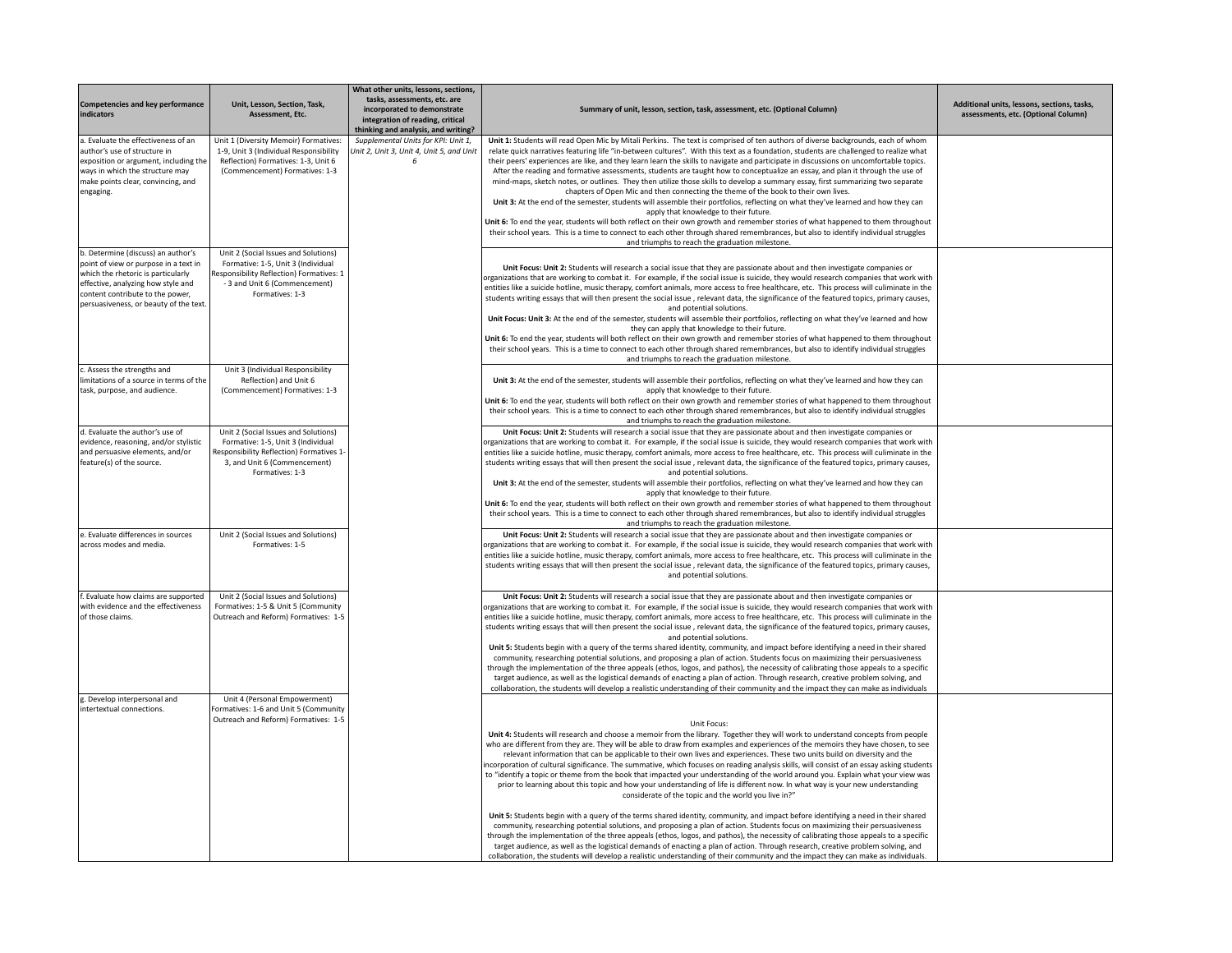| <b>Competencies and key performance</b>                                                                                                                                                                              | Unit, Lesson, Section, Task,                                                                                                                                            | What other units, lessons, sections,<br>tasks, assessments, etc. are<br>incorporated to demonstrate | Summary of unit, lesson, section, task, assessment, etc. (Optional Column)                                                                                                                                                                                                                                                                                                                                                                                                                                                                                                                                                                                                                                                                                                                                                                                                                                                                                                                                                                                                                                                                                                                                                                                                                                                                                                                                                                                                                                                                                                                                                                                                                                                                                                                                                                                                                                                                                                                                                                                                                                                                                                                                                   | Additional units, lessons, sections, tasks, |
|----------------------------------------------------------------------------------------------------------------------------------------------------------------------------------------------------------------------|-------------------------------------------------------------------------------------------------------------------------------------------------------------------------|-----------------------------------------------------------------------------------------------------|------------------------------------------------------------------------------------------------------------------------------------------------------------------------------------------------------------------------------------------------------------------------------------------------------------------------------------------------------------------------------------------------------------------------------------------------------------------------------------------------------------------------------------------------------------------------------------------------------------------------------------------------------------------------------------------------------------------------------------------------------------------------------------------------------------------------------------------------------------------------------------------------------------------------------------------------------------------------------------------------------------------------------------------------------------------------------------------------------------------------------------------------------------------------------------------------------------------------------------------------------------------------------------------------------------------------------------------------------------------------------------------------------------------------------------------------------------------------------------------------------------------------------------------------------------------------------------------------------------------------------------------------------------------------------------------------------------------------------------------------------------------------------------------------------------------------------------------------------------------------------------------------------------------------------------------------------------------------------------------------------------------------------------------------------------------------------------------------------------------------------------------------------------------------------------------------------------------------------|---------------------------------------------|
| indicators                                                                                                                                                                                                           | Assessment, Etc.                                                                                                                                                        | integration of reading, critical<br>thinking and analysis, and writing?                             |                                                                                                                                                                                                                                                                                                                                                                                                                                                                                                                                                                                                                                                                                                                                                                                                                                                                                                                                                                                                                                                                                                                                                                                                                                                                                                                                                                                                                                                                                                                                                                                                                                                                                                                                                                                                                                                                                                                                                                                                                                                                                                                                                                                                                              | assessments, etc. (Optional Column)         |
| <b>Students can demonstrate</b><br>information literacy skills. As an<br>engaged reader                                                                                                                              |                                                                                                                                                                         |                                                                                                     |                                                                                                                                                                                                                                                                                                                                                                                                                                                                                                                                                                                                                                                                                                                                                                                                                                                                                                                                                                                                                                                                                                                                                                                                                                                                                                                                                                                                                                                                                                                                                                                                                                                                                                                                                                                                                                                                                                                                                                                                                                                                                                                                                                                                                              |                                             |
| <b>Key performance indicators</b>                                                                                                                                                                                    |                                                                                                                                                                         |                                                                                                     |                                                                                                                                                                                                                                                                                                                                                                                                                                                                                                                                                                                                                                                                                                                                                                                                                                                                                                                                                                                                                                                                                                                                                                                                                                                                                                                                                                                                                                                                                                                                                                                                                                                                                                                                                                                                                                                                                                                                                                                                                                                                                                                                                                                                                              |                                             |
| a. Evaluate role as a reader in<br>information community.                                                                                                                                                            | Unit 3 (Individual Responsibility<br>Reflection) Formatives: 1-3                                                                                                        | Supplemental Units for KPI: Unit 2,<br>Unit 3, and Unit 5                                           | Unit Focus: Unit 3: At the end of the semester, students will assemble their portfolios, reflecting on what they've learned and how<br>they can apply that knowledge to their future.                                                                                                                                                                                                                                                                                                                                                                                                                                                                                                                                                                                                                                                                                                                                                                                                                                                                                                                                                                                                                                                                                                                                                                                                                                                                                                                                                                                                                                                                                                                                                                                                                                                                                                                                                                                                                                                                                                                                                                                                                                        |                                             |
| b. Understand what makes sources<br>authoritative and relevant to a given<br>topic.                                                                                                                                  | Unit 2 (Social Issues and Solutions)<br>Formatives: 1-5 & Unit 5 (Community<br>Outreach and Reform) Formatives: 1-5                                                     |                                                                                                     | Unit Focus: Unit 2: Students will research a social issue that they are passionate about and then look up companies or organizations<br>that are working to combat it. For example, if the social issue is suicide, they will research companies that work with entities like a<br>suicide hotline, music therapy, comfort animals, more access to free healthcare, etc. The student's essay will then focus on the social<br>issue, data, what's currently occurring, why it is important, and what is happening to cause it. After the essay, students will then<br>create a 3 - 5 minute documentary independently. They will look up what a company is doing to help/combat that social issue, why<br>they are doing it (the "story" behind why they care), the data, and if it is helping.<br>Unit 5: Students begin with a query of the terms shared identity, community, and impact before identifying a need in their shared<br>community, researching potential solutions, and proposing a plan of action. Students focus on maximizing their persuasiveness<br>through the implementation of the three appeals (ethos, logos, and pathos), the necessity of calibrating those appeals to a specific<br>target audience, as well as the logistical demands of enacting a plan of action. Through research, creative problem solving, and<br>collaboration, the students will develop a realistic understanding of their community and the impact they can make as individuals.                                                                                                                                                                                                                                                                                                                                                                                                                                                                                                                                                                                                                                                                                                                                      |                                             |
| Students can engage with evidence<br>while writing                                                                                                                                                                   |                                                                                                                                                                         |                                                                                                     |                                                                                                                                                                                                                                                                                                                                                                                                                                                                                                                                                                                                                                                                                                                                                                                                                                                                                                                                                                                                                                                                                                                                                                                                                                                                                                                                                                                                                                                                                                                                                                                                                                                                                                                                                                                                                                                                                                                                                                                                                                                                                                                                                                                                                              |                                             |
| Key performance indicators                                                                                                                                                                                           |                                                                                                                                                                         |                                                                                                     |                                                                                                                                                                                                                                                                                                                                                                                                                                                                                                                                                                                                                                                                                                                                                                                                                                                                                                                                                                                                                                                                                                                                                                                                                                                                                                                                                                                                                                                                                                                                                                                                                                                                                                                                                                                                                                                                                                                                                                                                                                                                                                                                                                                                                              |                                             |
| a. Write to reflect on the stylistic<br>decisions made by other authors.                                                                                                                                             | Unit 1 (Diversity Memoir) Formatives:<br>1-9 and Unit 4 (Personal<br>Empowerment) Formatives: 1-6                                                                       | Supplemental Units for KPI: Unit 1,<br>Unit 2, Unit 4, and Unit 5                                   | Unit Focus: Unit 1: Students will read Open Mic by Mitali Perkins. The text is comprised of ten authors of diverse backgrounds, each<br>of whom relate quick narratives featuring life "in-between cultures". With this text as a foundation, students are challenged to<br>realize what their peers' experiences are like, and they learn learn the skills to navigate and participate in discussions on<br>uncomfortable topics. After the reading and formative assessments, students are taught how to conceptualize an essay, and plan it<br>through the use of mind-maps, sketch notes, or outlines. They then utilize those skills to develop a summary essay, first summarizing<br>two separate chapters of Open Mic and then connecting the theme of the book to their own lives. This increased awareness of their<br>own lives is then built upon in unit 4, where they will be tasked with seeking out memoirs of their own choosing.<br>Unit 4: Students will research and choose a memoir from the library. Together with the unique perspectives of their chosen authors,<br>the students will work to understand complex concepts from diverse perspectives. They will be able to draw from examples and<br>experiences of the memoirs they have chosen, to see relevant information that can be applicable to their own lives and experiences.<br>These two units build on diversity and the incorporation of cultural significance. The summative for unit 4, which focuses on reading<br>analysis skills, will consist of an essay asking students to respond to the following prompt: "Identify a topic or theme from the book<br>that impacted your understanding of the world around you. Explain what your view was prior to learning about this topic and how<br>your understanding of life is different now. In what way is your new understanding considerate of the topic and the world you live                                                                                                                                                                                                                                                                                                  |                                             |
| b. Engage with evidence to expand<br>and support their own ideas,<br>arguments, and perspectives to<br>convey their messages with impact<br>and beauty appropriate to a given<br>audience and purpose.               | Unit 2 (Social Issues and Solutions)<br>Formatives: 1-5 and Unit 5 (Community<br>Outreach and Reform) Formatives: 1-5                                                   |                                                                                                     | in <sup>2</sup><br>Unit Focus: Unit 2: Students will research a social issue that they are passionate about and then investigate companies or<br>organizations that are working to combat it. For example, if the social issue is suicide, they would research companies that work with<br>entities like a suicide hotline, music therapy, comfort animals, more access to free healthcare, etc. This process will culiminate in the<br>students writing essays that will then present the social issue, relevant data, the significance of the featured topics, primary causes,<br>and potential solutions.<br>Unit 5: Students begin with a query of the terms shared identity, community, and impact before identifying a need in their shared<br>community, researching potential solutions, and proposing a plan of action. Students focus on maximizing their persuasiveness<br>through the implementation of the three appeals (ethos, logos, and pathos), the necessity of calibrating those appeals to a specific<br>target audience, as well as the logistical demands of enacting a plan of action. Through research, creative problem solving, and<br>collaboration, the students will develop a realistic understanding of their community and the impact they can make as individuals                                                                                                                                                                                                                                                                                                                                                                                                                                                                                                                                                                                                                                                                                                                                                                                                                                                                                                                          |                                             |
| c. Write to support claims for analysis<br>or to examine and convey complex<br>ideas, concepts, and information in<br>substantive topics or texts, using<br>valid reasoning and relevant and<br>sufficient evidence. | Unit 1 (Diversity Memoir) Formatives:<br>1-9, Unit 2 (Social Issues and Solutions)<br>Formatives: 1-5, and Unit 5<br>(Community Outreach and Reform)<br>Formatives: 1-5 |                                                                                                     | Unit Focus:<br>Unit 1: Students will read Open Mic by Mitali Perkins. The text is comprised of ten authors of diverse backgrounds, each of whom<br>relate quick narratives featuring life "in-between cultures". With this text as a foundation, students are challenged to realize what<br>their peers' experiences are like, and they learn learn the skills to navigate and participate in discussions on uncomfortable topics.<br>After the reading and formative assessments, students are taught how to conceptualize an essay, and plan it through the use of<br>mind-maps, sketch notes, or outlines. They then utilize those skills to develop a summary essay, first summarizing two separate<br>chapters of Open Mic and then connecting the theme of the book to their own lives. This increased awareness of their own lives is<br>then built upon in unit 4, where they will be tasked with seeking out memoirs of their own choosing.<br>Unit 2: Students will research a social issue that they are passionate about and then investigate companies or organizations that are<br>working to combat it. For example, if the social issue is suicide, they would research companies that work with entities like a suicide<br>hotline, music therapy, comfort animals, more access to free healthcare, etc. This process will culiminate in the students writing<br>essays that will then present the social issue, relevant data, the significance of the featured topics, primary causes, and potential<br>solutions.<br>Unit 5: Students begin with a query of the terms shared identity, community, and impact before identifying a need in their shared<br>community, researching potential solutions, and proposing a plan of action. Students focus on maximizing their persuasiveness<br>through the implementation of the three appeals (ethos, logos, and pathos), the necessity of calibrating those appeals to a specific<br>target audience, as well as the logistical demands of enacting a plan of action. Through research, creative problem solving, and<br>collaboration, the students will develop a realistic understanding of their community and the impact they can make as individuals |                                             |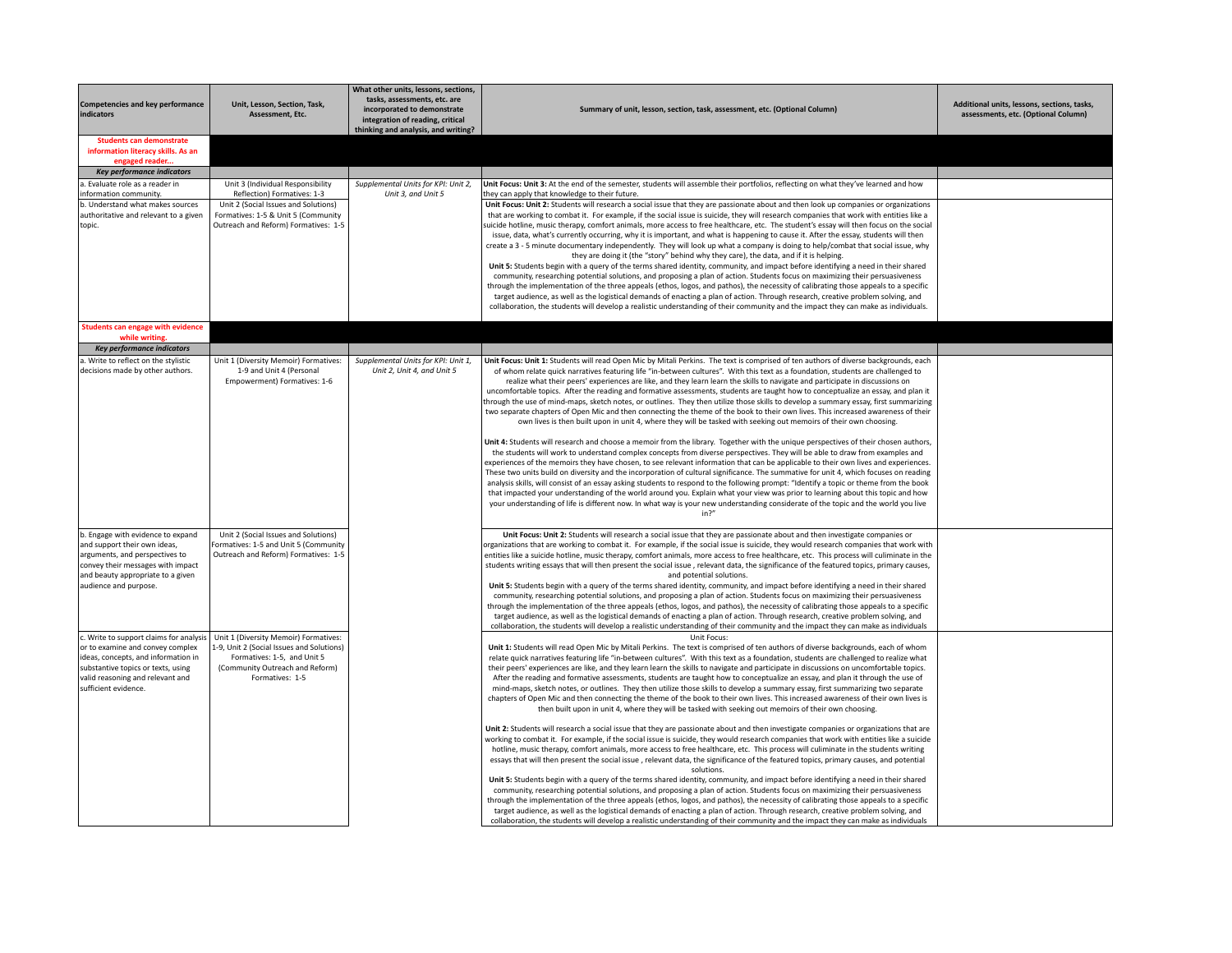| Competencies and key performance<br>indicators                                                                                                                  | Unit, Lesson, Section, Task,<br>Assessment. Etc.                                                                                                                                                                          | What other units, lessons, sections,<br>tasks, assessments, etc. are<br>incorporated to demonstrate<br>integration of reading, critical<br>thinking and analysis, and writing? | Summary of unit, lesson, section, task, assessment, etc. (Optional Column)                                                                                                                                                                                                                                                                                                                                                                                                                                                                                                                                                                                                                                                                                                                                                                                                                                                                                                                                                                                                                                                                                                                                                                                                                                                                                                                                                                      | Additional units, lessons, sections, tasks,<br>assessments, etc. (Optional Column) |
|-----------------------------------------------------------------------------------------------------------------------------------------------------------------|---------------------------------------------------------------------------------------------------------------------------------------------------------------------------------------------------------------------------|--------------------------------------------------------------------------------------------------------------------------------------------------------------------------------|-------------------------------------------------------------------------------------------------------------------------------------------------------------------------------------------------------------------------------------------------------------------------------------------------------------------------------------------------------------------------------------------------------------------------------------------------------------------------------------------------------------------------------------------------------------------------------------------------------------------------------------------------------------------------------------------------------------------------------------------------------------------------------------------------------------------------------------------------------------------------------------------------------------------------------------------------------------------------------------------------------------------------------------------------------------------------------------------------------------------------------------------------------------------------------------------------------------------------------------------------------------------------------------------------------------------------------------------------------------------------------------------------------------------------------------------------|------------------------------------------------------------------------------------|
| d. Demonstrate an ability to evaluate<br>source texts for the author's<br>purpose, angle, and coverage<br>including where the text leaves<br>matters uncertain. | Unit 1 (Diversity Memoir) Formatives:<br>1-9, Unit 2 (Social Issues and Solutions)<br>Formatives: 1-5, and Unit 5<br>(Community Outreach and Reform)<br>Formatives: 1-5                                                   |                                                                                                                                                                                | Unit 1: Students will read Open Mic by Mitali Perkins. The text is comprised of ten authors of diverse backgrounds, each of whom<br>relate quick narratives featuring life "in-between cultures". With this text as a foundation, students are challenged to realize what<br>their peers' experiences are like, and they learn learn the skills to navigate and participate in discussions on uncomfortable topics.<br>After the reading and formative assessments, students are taught how to conceptualize an essay, and plan it through the use of<br>mind-maps, sketch notes, or outlines. They then utilize those skills to develop a summary essay, first summarizing two separate<br>chapters of Open Mic and then connecting the theme of the book to their own lives. This increased awareness of their own lives is<br>then built upon in unit 4, where they will be tasked with seeking out memoirs of their own choosing.                                                                                                                                                                                                                                                                                                                                                                                                                                                                                                           |                                                                                    |
|                                                                                                                                                                 |                                                                                                                                                                                                                           |                                                                                                                                                                                | Unit 2: Students will research a social issue that they are passionate about and then investigate companies or organizations that are<br>working to combat it. For example, if the social issue is suicide, they would research companies that work with entities like a suicide<br>hotline, music therapy, comfort animals, more access to free healthcare, etc. This process will culiminate in the students writing<br>essays that will then present the social issue, relevant data, the significance of the featured topics, primary causes, and potential<br>solutions.                                                                                                                                                                                                                                                                                                                                                                                                                                                                                                                                                                                                                                                                                                                                                                                                                                                                   |                                                                                    |
|                                                                                                                                                                 |                                                                                                                                                                                                                           |                                                                                                                                                                                | Unit 5: Students begin with a query of the terms shared identity, community, and impact before identifying a need in their shared<br>community, researching potential solutions, and proposing a plan of action. Students focus on maximizing their persuasiveness<br>through the implementation of the three appeals (ethos, logos, and pathos), the necessity of calibrating those appeals to a specific<br>target audience, as well as the logistical demands of enacting a plan of action. Through research, creative problem solving, and<br>collaboration, the students will develop a realistic understanding of their community and the impact they can make as individuals                                                                                                                                                                                                                                                                                                                                                                                                                                                                                                                                                                                                                                                                                                                                                             |                                                                                    |
| e. Apply diverse sources that present<br>authoritative, trustworthy, credible,<br>and reliable information to support<br>their own analysis and claim.          | Unit 1 (Diversity Memoir) Formative: 1-<br>8, Unit 2 (Social Issues and Solutions)<br>Formatives: 1-5, and Unit 5<br>(Community Outreach and Reform)<br>Formatives: 1-5                                                   |                                                                                                                                                                                | Unit 1: Students will read Open Mic by Mitali Perkins. The text is comprised of ten authors of diverse backgrounds, each of whom relate quick<br>narratives featuring life "in-between cultures". With this text as a foundation, students are challenged to realize what their peers' experiences are<br>like, and they learn learn the skills to navigate and participate in discussions on uncomfortable topics. After the reading and formative<br>assessments, students are taught how to conceptualize an essay, and plan it through the use of mind-maps, sketch notes, or outlines. They then<br>utilize those skills to develop a summary essay, first summarizing two separate chapters of Open Mic and then connecting the theme of the book<br>to their own lives. This increased awareness of their own lives is then built upon in unit 4, where they will be tasked with seeking out memoirs of<br>their own choosing.                                                                                                                                                                                                                                                                                                                                                                                                                                                                                                           |                                                                                    |
|                                                                                                                                                                 |                                                                                                                                                                                                                           |                                                                                                                                                                                | Unit 2: Students will research a social issue that they are passionate about and then investigate companies or organizations that are working to<br>combat it. For example, if the social issue is suicide, they would research companies that work with entities like a suicide hotline, music therapy,<br>comfort animals, more access to free healthcare, etc. This process will culiminate in the students writing essays that will then present the social<br>issue, relevant data, the significance of the featured topics, primary causes, and potential solutions.<br>Unit 5: Students begin with a query of the terms shared identity, community, and impact before identifying a need in their shared community,<br>researching potential solutions, and proposing a plan of action. Students focus on maximizing their persuasiveness through the implementation of<br>the three appeals (ethos, logos, and pathos), the necessity of calibrating those appeals to a specific target audience, as well as the logistical<br>demands of enacting a plan of action. Through research, creative problem solving, and collaboration, the students will develop a realistic                                                                                                                                                                                                                                                               |                                                                                    |
| f. Demonstrate an understanding of<br>the reasons behind citation practices<br>to avoid plagiarism and overreliance<br>on any one source.                       | Unit 1 (Diversity Memoir) Formatives:<br>1-9, Unit 2 (Social Issues and Solutions)<br>Formatives: 1-5, Unit 4 (Personal<br>Empowerment) Formatives: 1-6, and<br>Unit 5 (Community Outreach and<br>Reform) Formatives: 1-5 |                                                                                                                                                                                | understanding of their community and the impact they can make as individuals<br>Unit 1: Students will read Open Mic by Mitali Perkins. The text is comprised of ten authors of diverse backgrounds, each of whom<br>relate quick narratives featuring life "in-between cultures". With this text as a foundation, students are challenged to realize what<br>their peers' experiences are like, and they learn learn the skills to navigate and participate in discussions on uncomfortable topics.<br>After the reading and formative assessments, students are taught how to conceptualize an essay, and plan it through the use of<br>mind-maps, sketch notes, or outlines. They then utilize those skills to develop a summary essay, first summarizing two separate<br>chapters of Open Mic and then connecting the theme of the book to their own lives. This increased awareness of their own lives is<br>then built upon in unit 4, where they will be tasked with seeking out memoirs of their own choosing.<br>Unit 2: Students will research a social issue that they are passionate about and then investigate companies or organizations that are<br>working to combat it. For example, if the social issue is suicide, they would research companies that work with entities like a suicide<br>hotline, music therapy, comfort animals, more access to free healthcare, etc. This process will culiminate in the students writing |                                                                                    |
|                                                                                                                                                                 |                                                                                                                                                                                                                           |                                                                                                                                                                                | essays that will then present the social issue, relevant data, the significance of the featured topics, primary causes, and potential<br>solutions.<br>Unit 4: Students will research and choose a memoir from the library. Together they will work to understand concepts from people<br>who are different than they are. They will be able to draw from examples and experiences of the memoirs they have chosen, to see<br>relevant information that can be applicable to their own lives and experiences. These two units build on diversity and the<br>incorporation of cultural significance. The summative, which focuses on reading analysis skills, will consist of an essay asking students<br>to "identify a topic or theme from the book that impacted your understanding of the world around you. Explain what your view was<br>prior to learning about this topic and how your understanding of life is different now. In what way is your new understanding<br>considerate of the topic and the world you live in?"                                                                                                                                                                                                                                                                                                                                                                                                              |                                                                                    |
|                                                                                                                                                                 |                                                                                                                                                                                                                           |                                                                                                                                                                                | Unit 5: Students begin with a query of the terms shared identity, community, and impact before identifying a need in their shared<br>community, researching potential solutions, and proposing a plan of action. Students focus on maximizing their persuasiveness<br>through the implementation of the three appeals (ethos, logos, and pathos), the necessity of calibrating those appeals to a specific<br>target audience, as well as the logistical demands of enacting a plan of action. Through research, creative problem solving, and<br>collaboration, the students will develop a realistic understanding of their community and the impact they can make as individuals                                                                                                                                                                                                                                                                                                                                                                                                                                                                                                                                                                                                                                                                                                                                                             |                                                                                    |